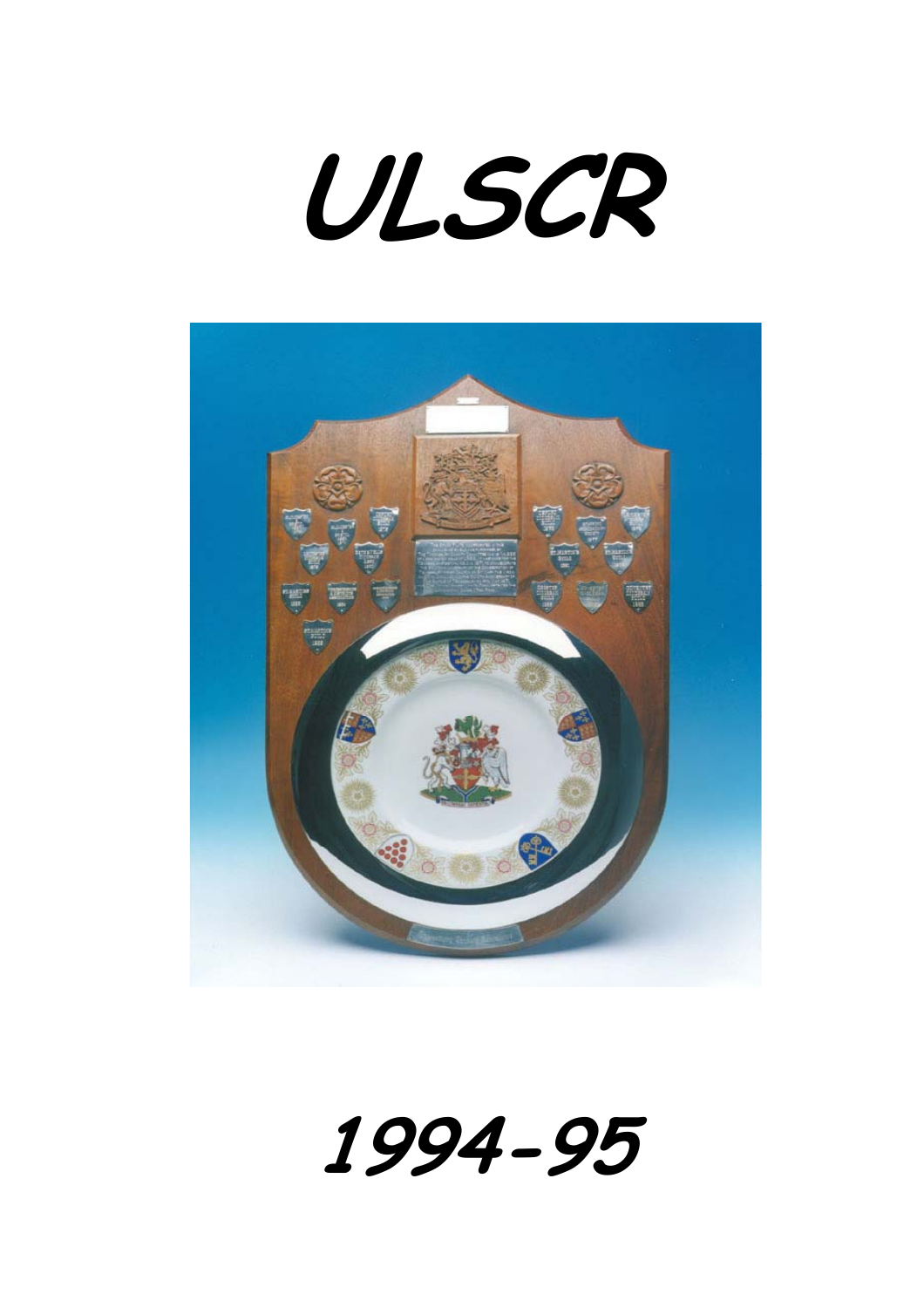## **SOCIETY OFFICIALS 1994-95**

| Michael Trimm                                   |
|-------------------------------------------------|
| Mark Bennett<br>Nicholas Jones                  |
| James Sawle                                     |
| <b>Michael Townsend</b>                         |
| Samantha Hovey                                  |
| Peter Bennett<br>Miranda Buck<br>Diane Banks    |
| <b>Roger Bailey</b><br><b>Richard Saddleton</b> |
| <b>Richard Saddleton</b>                        |
| Garry Barr                                      |
| Lesley Belcher                                  |
|                                                 |

## **SOCIETY OFFICIALS 1995-96**

| Michael Trimm                                                  |
|----------------------------------------------------------------|
| James Sawle<br>Nicholas Jones                                  |
| <b>Michael Townsend</b>                                        |
| <b>Rosalind Palfrey</b>                                        |
| Samantha Hovey                                                 |
| <b>William Thomas</b><br><b>Steven Warren</b><br>Peter Bennett |
| <b>Roger Bailey</b><br><b>Richard Saddleton</b>                |
| <b>Richard Saddleton</b>                                       |
| Garry Barr                                                     |
| Ian Fielding                                                   |
|                                                                |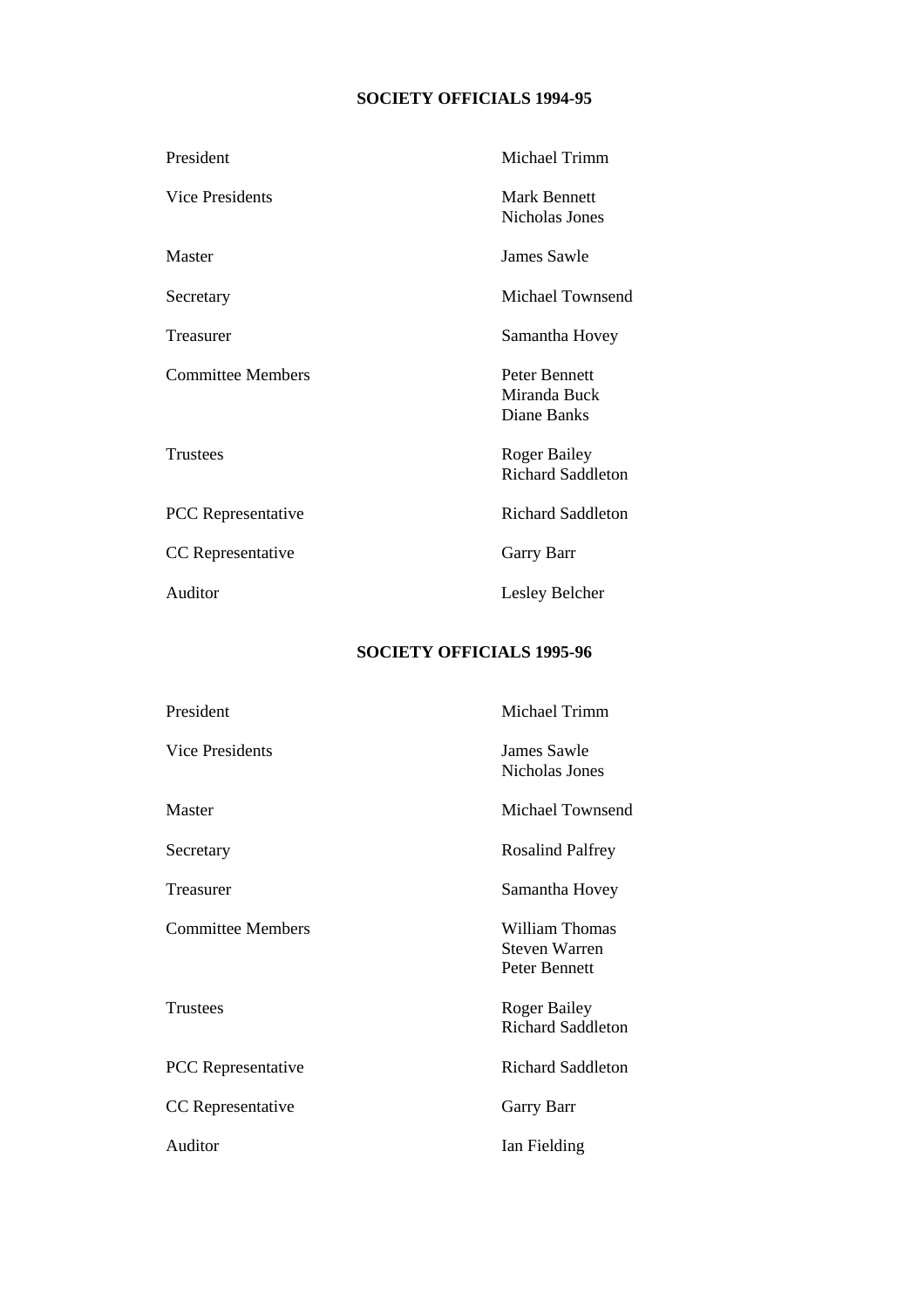## **Master's Report**

The Master has potentially more opportunity to influence the long term direction of the society, however, in reality a significant change of direction could only be achieved by the society as a whole. The day to day organisation of practices and Sunday service ringing does affect the society in a short term since the emphasis will affect who regularly attends. During my year as Master, the objectives which I had in mind were simple: everyone was made welcome on practice night - including non-members of the society (one reason for encouraging non-members is that they would benefit the society when we had practices on higher numbers, another was that it would raise the profile of the society - particularly in view of the approaching 50th Anniversary) and Sunday morning ringing was given a high priority - people who turned up on Sundays week in week out got more rings on practice night or by having peals and quarters arranged for them. Whether the attendance on Sundays during the year was a direct result of these policies, or a happy coincidence, I could not say. The Master's position can be very isolated - most of the time the Master will receive no criticism to their face so it is difficult to gauge peoples' opinions.

During the year most of the practises were held as usual at St Olaves, Hart Street and attendance, apart from the usual down turn during the exam period, was extremely good - regularly more than 20 people. At most practises 8-spliced, Glasgow or Belfast were rung, however, more usefully at the other end of the scale several people progressed from rounds and plain hunt on 5 up to plain bob minor and beyond by the end of the year. Practices were also held at St Mary le Bow, St Botolph's Bishopsgate, Shoreditch, however these were generally more poorly attended and we struggled to ring all 12.

Sunday Service ringing was extremely well attended and at least eight people rang regularly at St Olaves, St George in the East, Spitalfields and Waterloo Road. We also rang for all services at St Olaves through the Summer.

During the year 22 peals were rung for the society including 5 on Peal Weekend. Notable achievements included first peals on ten for Samantha Hovey and Michael Townsend; Miranda Buck rang her first on twelve. Also during the year 24 quarters were scored, notable achievements included Steve Warren's first quarter. (*Figures as supplied by the Master – Ed)*

This year also saw the Society perform extremely well in striking competitions: we regained the Southern Universities Association 8 bell competition after a gap of years, and won the Tewkesbury Shield 10 bell striking competition for the first time. We also came second in the Southern Universities 6 bell competition.

I would like to end my report by thanking all those who organised an event, a peal or a quarter; those who drove the minibuses to the striking competitions, and all those who turned up on a Sunday morning. Finally I would like to wish Michael Townsend all the best for his year as Master and hope he enjoys it as much as I did.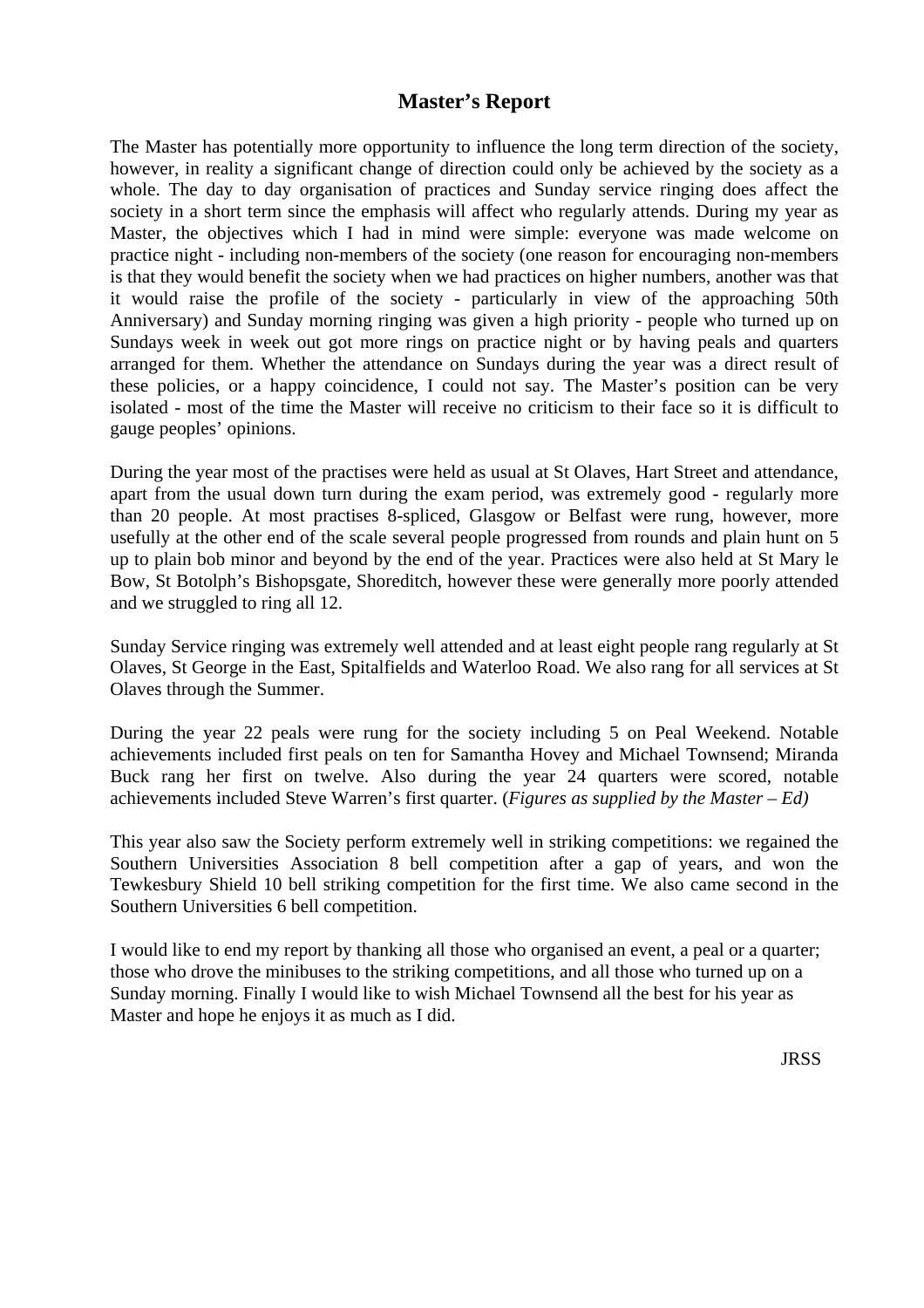## **Secretary's Report**

The Secretary reported at the AGM that the year was a very sociable one for the Society. The Annual Dinner was a success, with around 50 people attending. Members of the Society attended dinners at other universities; namely Bristol, Liverpool, Oxford, Holloway and Exeter.

The Annual End of Term Picnic, held last year, was successful. Weekends were arranged by Samantha Hovey, Terry Astill, and Rosalind Palfrey. Finally, the Secretary congratulated Caroline Imm and Mark Bennett on their engagement.

## **Treasurer's Report**

### UL Accounts 1994-95

| <b>Balance 1.4.94</b>                    |          |          |
|------------------------------------------|----------|----------|
|                                          | £        | £        |
| <b>Treasurers Account</b>                | 1,046.64 |          |
| Petty Cash                               | 13.75    |          |
| <b>Ringing World Account</b>             | 81.88    |          |
|                                          |          | 1,142.27 |
| <b>Income</b>                            |          |          |
|                                          | 60.00    |          |
| 12 Subscriptions $@$ £5                  | 69.68    |          |
| Steeplage from UL practices<br>Peal Fees | 67.50    |          |
| Donations                                | 113.50   |          |
| Interest                                 |          |          |
|                                          | 4.58     |          |
|                                          |          | 315.26   |
|                                          |          | 1,457.53 |
|                                          |          |          |
| Expenditure                              |          |          |
| Loss on Freshers' Reception              | 9.00     |          |
| Tewkesbury Shield Entry Fee              | 10.00    |          |
| <b>Master's Expenses</b>                 | 30.00    |          |
| Donation to St Luke's, Chelsea           | 5.00     |          |
| Engraving - 8-bell cup                   | 8.00     |          |
| Engraving - 6-bell cup 1993              | 5.90     |          |
| Donation to Bishopsgate                  | 4.50     |          |
| Donation to St Mary-le-Bow               | 5.00     |          |
| <b>Central Council Subscription</b>      | 6.00     |          |
| Southwark Practices 1994                 | 15.00    |          |
|                                          |          |          |
| Deposit for 1995 Dinner                  | 100.00   |          |
| Whitechapel Bell Foundry - muffles       | 120.23   |          |
| Handbell Insurance                       | 15.17    |          |
| Loss on Dinner                           | 186.56   |          |
| Notices in Ringing World                 | 43.92    |          |
| Entry Fee 6 bell striking comp.          | 6.00     | 570.28   |
|                                          |          |          |
| <b>Balance 31.3.95</b>                   |          |          |
| <b>Treasurers Account</b>                | 848.15   |          |
| Petty Cash                               | 1.14     |          |
| Ringing World Account                    | 37.96    |          |
|                                          |          | 887.25   |
|                                          |          | 1,457.53 |
|                                          |          |          |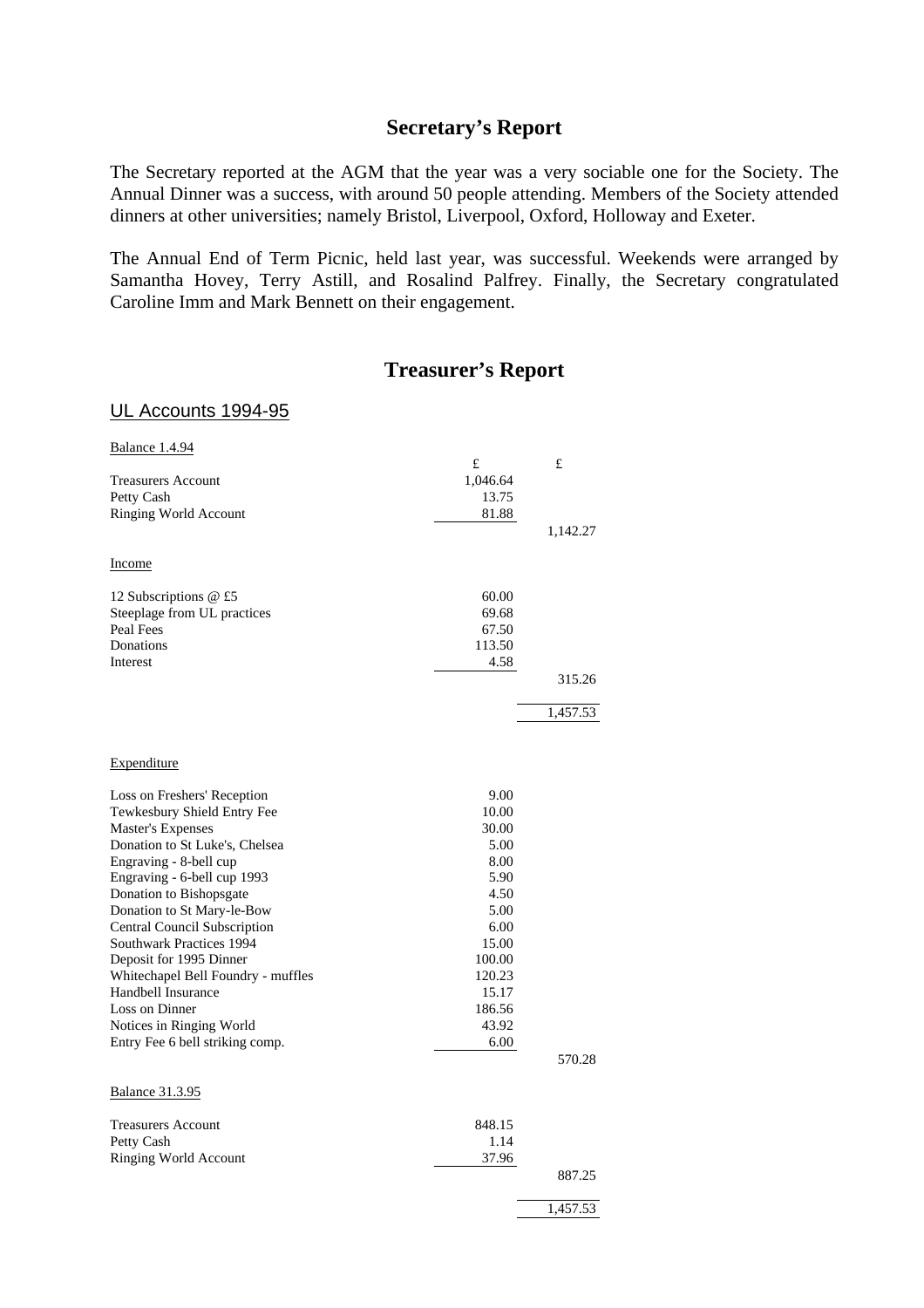## 1994 Dinner Account

| Income                     | £      | £      |
|----------------------------|--------|--------|
| 5 tickets @ £21.00         | 105.00 |        |
| 28 tickets @ £22.00        | 616.00 |        |
| 3 tickets @ £25.00         | 75.00  |        |
|                            |        | 796.00 |
| Expenditure                |        |        |
| Stationery                 | 14.56  |        |
| Deposit                    | 100.00 |        |
| Balance - Dan's Restaurant | 868.00 |        |
|                            |        | 982.56 |
| Loss on Dinner             |        | 186.56 |

## **Auditors Report – ULSCR Accounts 1994-95**

The presented accounts are a true record of the state of the UL finances.

A loss of £255.02 was recorded for the year; £100 of which, is a deposit for the 1995 Annual Dinner and will be recovered next year. The remaining loss is accounted for by the 1994 Annual Dinner. Whilst this loss can be covered by the existing funds, every effort should be made to ensure that such a large loss does not occur in future years.

May I take this opportunity to thank the Treasurer for keeping such a clear set of books throughout the year.

I regret that I will not be available for election to the post of UL Auditor at the Autumn General Meeting. I wish both my successor and the UL the best for the future.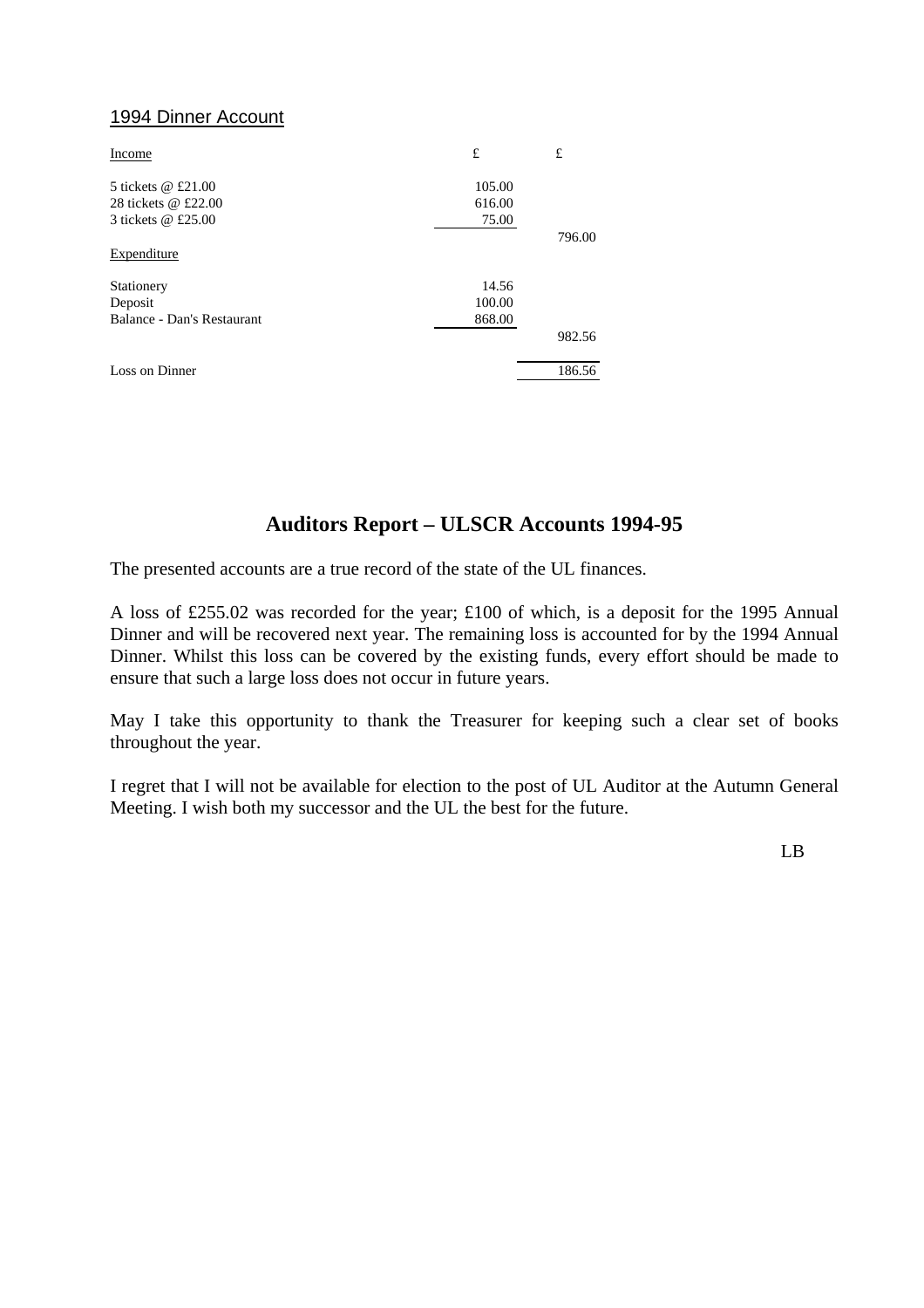## **Astra House Revisited (Mark 1)**

A fly-on-the-wall (or rather person on the edge...of the swimming pool) account of the week-end at Sam's in the summer of 1994 or what everyone else did except me apart from the eating and the bit about the rug men.

The last weekend in July found the UL once more on the M40 heading west to Gloucestershire. The sun was shining, the air was, well air, and wayside cold fizzy drinks were 50p a can. Having this time decided to follow the directions previously given, the Saddleton Fast-Track mobile got lost in Churchdown but still arrived some hours before everyone else only to be greeted by an unprepared Sam caught clearing the leaves from the pool and an admonishing "You're not supposed to be here yet!". Undeterred, Richard, Pete and James took all their clothes off (and put their swimming trunks on - I suppose I'd better mention for the faint hearted) and cooled off in the pool where Richard attempted open heart surgery on Pete whilst playing water polo. Then we went to the pub for some Chicken Kevin (sic) and some more people arrived and I expect lots of beer was drunk.

On Saturday morning everyone was moaning, except me (Ha Ha), 'cos they had to go and ring a peal of something somewhere. If you want to know the details you'll have to look elsewhere in this report. I can't be expected to know, I was on drugs at the time, and couldn't find the right Ringing World when I was writing this. Meanwhile back at Astra House, Nick and Roz had yet to be seen, I was sat in the music room, minding my own business reading my Inspector Morse book (well you know how I like a good murder) when the rug men arrived. This may not sound very interesting to you the reader but when it's the only thing I did all weekend that no-one else did whereas everyone else did lots of things that weekend which I couldn't - drink, swim, ring a peal, turn their heads - you know, the really interesting things in life which make it all worth while! Anyway the rug men had two rugs but one wasn't the right colour and the other wasn't big enough. There, that's it, I won't mention them again.

Shortly before lunch, which was rather late incidentally, Nick and Roz surfaced. Everyone else came back plus Terry and we had lunch in the garden. The afternoon was spent making ready for the barbecue including buying more sausages as some had been eaten for breakfast and going to the supermarket where Jessica seemed determined to purchase a bottle of spirits on the pretext of it being a birthday present for someone. A likely story. We all know an Oxford person and their alcohol are rarely parted except of course when it's coming back up the same way it went down. To work up an appetite more water polo was played when we were treated to the sight of Nick Jones in his swimming togs and Mark in Mike's spare pair of trunks which looked no better on him.

Kate.

Mr Trimm, the well-known president and figurehead of the Society, was chief chef and took a lot of flack and ribaldry from Sam's assorted relatives. Unfortunately once sausages have been barbecued it is impossible to tell which are chilli ones, which are with Guinness or which are lumps of charcoal. I think it would be fair to say that some more beer was drunk but I was tucked up in bed by 11:30pm so I couldn't say for sure. If you're still wondering why I wrote "Kate" back there, it was so that she'd get a mention. Now she's had two.

I can't remember what happened on Sunday but I think lunch was leftovers and there was tea before we left. On the way back to Sidney House we sang songs from the musicals and James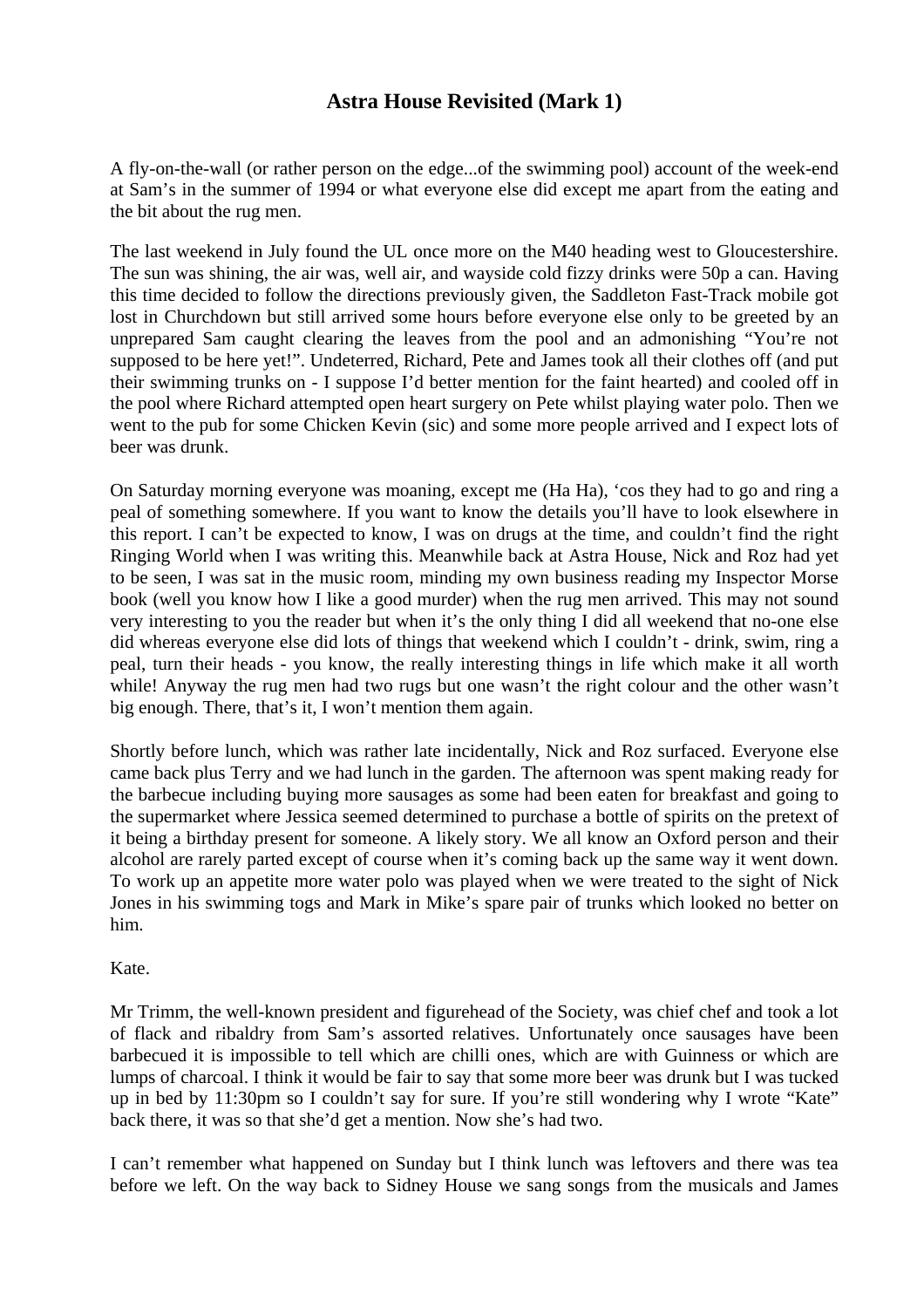muttered about when he used to go camping with his parents but I forget which song it was which reminded him of this.

People said they had a good time and I for one don't doubt it.

**HCS** 

## **Summer Tour – The Lake District**

### Saturday

We met at Marlyn Lodge. That is, Nick Ed and I. Mike was nowhere to be seen. Mike eventually turned up in an old banger and then told us it was our minibus. Pete, Richard and Helen should have joined us but Pete had broken his ankle, and Helen was ill. So it was just the four of us who headed up the M1 towards THE NORTH. Nick got very excited when we were passing Birmingham on the M6. The train depot at Bescot was in view. He showed us what 58's were. Marvellous! We stopped at Macclesfield to get Russell Collins and at Wilmslow Station to collect Rowland Gwillim. The Campsite was Black Beck Caravan Park in Bouth and looked very nice. We had two tents and Nick designated them a snorers and non-snorers tent. For the whole week the snorers tent, Mike, Rowland and Myself, slept like logs, whilst the non-snorers, Nick, Russell and Ed spent each night kicking each other to try and stop one another snoring. Once we had assembled the tents we decided to check out the local pub. Nick said we could take a short cut through the woods to Bouth. We set off, met an old bloke out walking his dog who told us we were stupid to be walking this way, so we used the road. The Pub, when we eventually got to it was nice enough. Selling beer at northern prices and ignoring the official licensing hours. It also had a games room with pool and darts to keep us amused.

### Sunday

The first tower of the week, Flookburgh, was a nice heavy six. The first touch we rang was London Minor and it was the best thing we rang all week! We then went on to Cartmel Priory which has a tower at 45 degrees to the church and a ringing chamber full of beams. The afternoon was a ride on the Lakeside & Haverthwaite Steam Railway, followed by a trip on Lake Windermere to Bowness. Nick, Ed & Russell didn't take the boat trip preferring instead to climb a mountain. I think Nick spent all afternoon riding backwards and forwards on the train. We went to a different pub on the way back to base where we played darts.

### Monday

Two towers in the morning, followed by Sellafield and another two towers in the afternoon. The first tower, Brathay, was a six with a rickety ladder and bells with no stays. We would then have had plenty of time to get to the next tower, Irton, except that Nick forgot to account for Hardknott and Wrynose passes. For those who don't know. The lake district is a mountainous area and when a road has >>> marked on it on the OS map then that road is extremely steep and should only be tackled by  $4 \times 4$  in dry conditions. We had the Shedmobile on a wet day. Mike made a valiant attempt to get us over the pass, but we were carrying too much weight, so we all got out. Nick carried the handbells and Mike tried to drive to the summit while the rest of us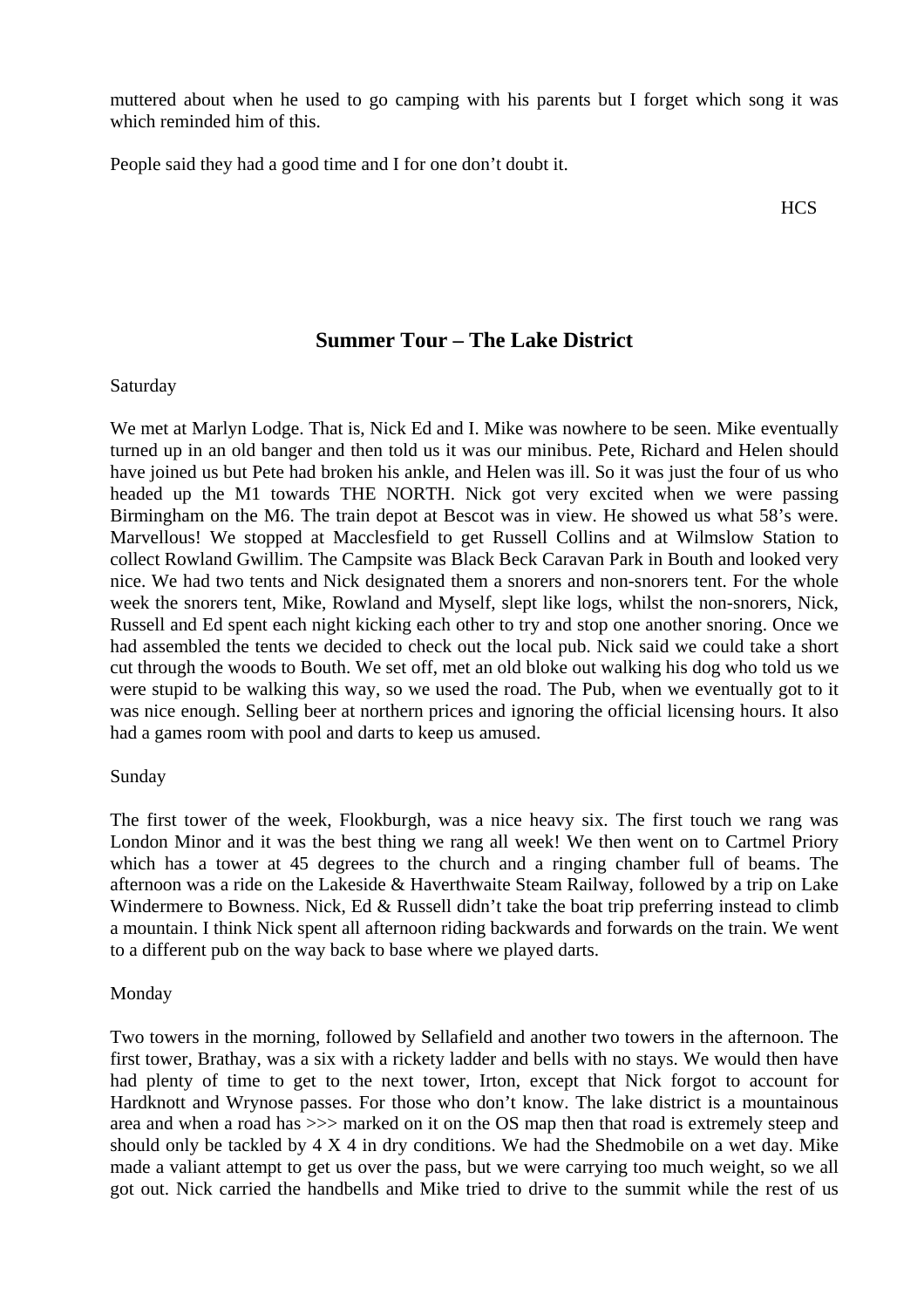walked. The minibus somehow made it to the top only colliding with one wall on the way! There was an anxious moment when, with the minibus stopped and the handbrake applied, it started to roll back down the mountain! but we all lived through it! On the way down the other side (just as steep) I began to smell a funny smell. It wasn't Ed this time, it was burning rubber. The brakes had overheated. We decided to plough on and eventually made it to Irton 45 minutes late! Oh by the way, the scenery was spectacular on Hardknott and Wrynose passes. We thought we would be too late to ring at Irton, but it was a ground floor ring of eight and the church was left open. There was a note left for us by the local along with some refreshments. We felt a bit guilty but still rang the bells and consumed the refreshments. Our next stop was the visitors centre at Sellafield. Its well worth a visit. We had a coach tour around the site where our guide kept pretending to see rabbits and saying to the driver, "Isn't that right Ralph?" which became a catchphrase for the tour. Then we had a look around the visitors centre. We rang at Egremont and a quarter peal of Cambridge Minor on the back six at St Bees in the afternoon before heading to Whitehaven to try and have something to eat. But in the end, we went to a pub on the way back which was a converted railway station with lots of railway memorabilia, but no 58's!

### Tuesday

Our first tower was Broughton in Furness, which at the time was a ring of 11! and there were still only six of us. We did however ring all the bells. We had lunch in Ulverston which has a Laurel and Hardy museum which no one went to. We rang at a four bell tower in the afternoon (Urswick) where for the first time in the week someone was able to stand out of a touch. We ended up in Barrow where we had a Pizza. Rowland, Nick and Ed went to the cinema. Nick had some time to kill before the film started so he ran off to get in 10 minutes TRAINSPOTTING! Mike, Russell and I went to the Pub. We talked about the good ol' days and realised that every good ol' day had one thing in common, A FEW BEERS! We also went to the pub when we got back to base, where we played dominoes and had a few beers.

### Wednesday

I got up. Walked out of the tent.. BANG! right into the Minibus which was parked slap bang between the two tents. I don't know how Mike got it in there. Today we headed north towards Kendal. As usual the ringing was grim, but we had all been ringing in every touch so far on the tour and today Russell departed. Fortunately he didn't leave until all the ringing had taken place for the day which was at Lunchtime. Russell took us to the wrong church in Keswick. We had the whole afternoon to kill in Keswick. Nick climbed another mountain in his new trainers! For the way back we needed a new navigator to take over from Russell. Mike and I had agreed that I would do it, but Nick had assumed the navigators role and threw a 'Fiona' when we suggested he stand down. He then took us the wrong way back to Kendal and was promptly sacked. We were looking around for a curry house but were having no luck. Nick then raced off just as we spotted one. I tried to track him down, but Nick was nowhere to be seen. After our curry we found Nick, in the pub where we had started from, having tried the local speciality Cider. There was Combine Harvester Fuel or Rocket Fuel. In the pub we played a University Challenge quiz machine which kept making us win, and we had a few beers.

### Thursday

At last, some new arrivals. Richard, Terry, Sam and Jessica. We went to Lancaster and then on to Morecambe where Ed and I met Garry Barr. There is a photo somewhere to prove it. We spent the evening in Lancaster. Mike couldn't get the minibus in the car park because of a height restrictor on the entrance, but fortunately the exit didn't have one so Mike used that instead.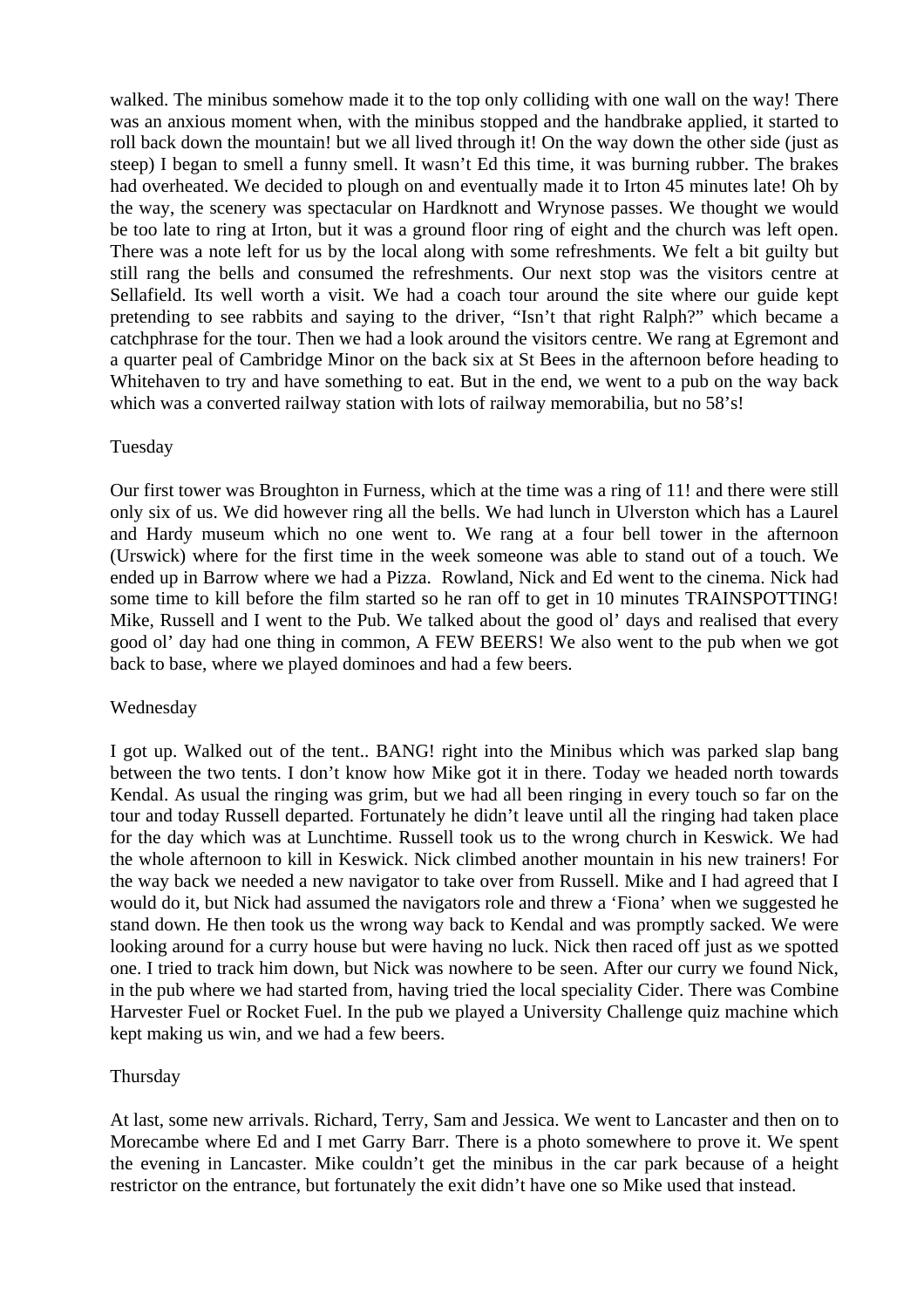### Friday

Blackpool! Having rung on an 11 earlier in the week, we were treated to another novelty, a ring of seven. OK, it was actually a ring of eight with one bell not working. Next stop was the pleasure beach. On the way there Richard went to investigate the sea which was miles away. The main attraction at the pleasure beach was the Pepsi Max Big One, the Worlds highest and fastest rollercoaster. It kicks ass! In the afternoon we rang at the six in Blackpool and Terry broke a rope. The evening was spent in Blackpool too. Some went to the cinema, others went to see Roy Chubby Brown. ("You fat bastard" became another catchphrase for the tour.) I tried to hit the nightlife but was refused entry to a pub because I was wearing trainers, so I gambled on the golden mile.

### Saturday

The first tower was Bowness, after which Mike crashed the Shedmobile again. The next tower was Hawkshead, where rather sad ringers ring multiple peals of Grandsire Triples. The bells were very nice and we were looking forward to a good ring when Terry struck again and broke another rope. Nick and Mike had an argument about whether to ring the bells down or check the damage first. In the afternoon we went to Langdale, where I rang with my head inside the clock mechanism. Next we went to the heavy eight at Ambleside which were a bit grim. In the evening the tour dinner was held in the local pub. The meal was very poor. Sam swore at everyone for not leaving a tip for the poor service and food we had received. We ignored her. We stayed in the pub into the early hours of the morning and had a few beers. Nick was presented with various goodies including a cuddly steam train and erotic mugs! Rowland was impressed when I chose the Buzzcocks on the jukebox, I'm not the fool I look! We played darts and pool in the games room and as usual, I won.

### Sunday

Hometime! A mileage sign on the M6 caused us amusement. It read THE SOUTH, MANCHESTER. We were that far North that people from Manchester were Southerners!

Thank you Nick for arranging the week's activities. This report was due to be written by Mike Trimm. It wasn't written by October 1998 so I was then asked if I could write one. I think I've done well to remember this much about the tour four years on. If anyone doesn't agree with the accuracy of this report then tough. I've had my fun and that's all that matters.

MB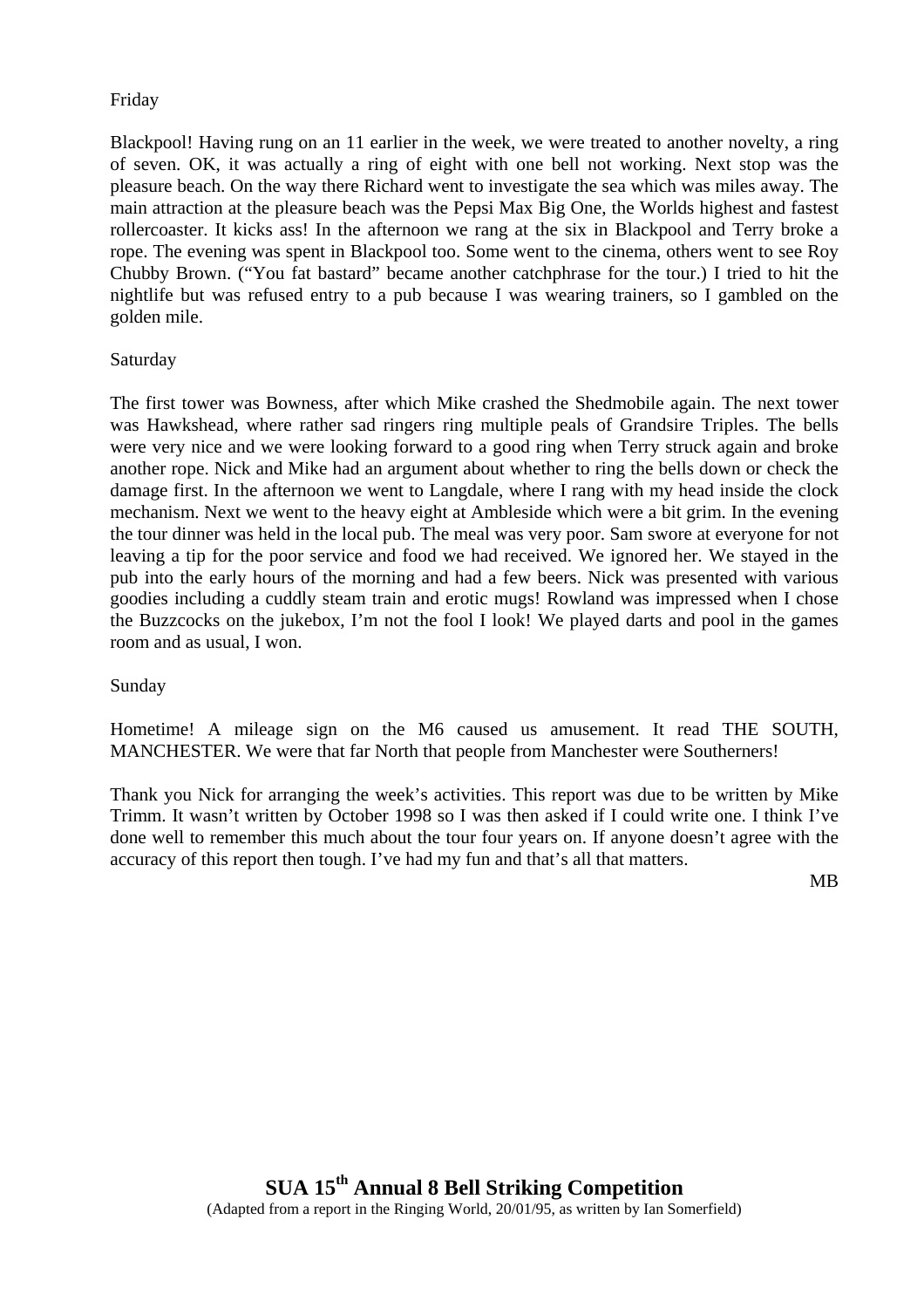Saturday  $12<sup>th</sup>$  November 1994 saw the Exeter Colleges' Guild hosting the Competition at Thorverton.

The main topic of conversation before battle had commenced was that the present holders of the Tankard, Cambridge, had declined the invitation to compete and therefore there would be a new winner for the first time in four years.

Thanks to the great organising by the Master and Secretary of Exeter (of which more later) there was the largest turnout of teams seen in recent years with a grand total of nine teams from six universities; of these six, Cardiff and Exeter were entering for the first time. With Brian Woodruff from Romsey Abbey and the local judge John Longridge as judges in their places, the contest got under way.

Whilst bands tried to grapple with the back eight of this newly augmented ten, most of the students settled into the Bell Inn with a few pints and England trouncing Romania at Twickenham (members of Oxford were very reluctant to leave the bar to hear the results whilst this was going on!). A special student menu was laid on by the Landlord's wife which helped to warm up both bodies and bank accounts after each team's exertions (probably the reason why the competition went quite quickly).

At 2.45pm fifty rather merry students suddenly sobered up as the results were announced in the church. The judges felt that there had been a high standard of ringing by all the teams and that they had risen to the challenge of achieving perfect or near-perfect striking in some of their testpieces. However, we learned that not everyone enjoys good striking as Brian recalled how an angry resident complained of the monotony of a peal attempt in Wiltshire. The resident stated that he would prefer some irregularities, "bangs and clashes".

The judges' comments throughout were very encouraging and centred on the fact that they wanted us to strike well and not to mark teams down, although they did appreciate being entertained during the afternoon by the odd blemish! Advice for future competition was given such as thoughts on team placing and method choice. Finally, they stressed that competitions at the end of the day should be fun and highly enjoyable.

Then the moment of truth came with the announcement of the positions which were as follows:

| 1 <sup>st</sup> | London 'A' (Bristol S. Major)      | 37 faults    |
|-----------------|------------------------------------|--------------|
| 2 <sup>nd</sup> | Southampton (Call Changes)         | 46 faults    |
| $3^{\text{rd}}$ | Oxford (Grandsire Triples)         | 53.5 faults  |
| $4^{\rm th}$    | Cardiff Scratch (Spliced S. Major) | 70.5 faults  |
| 5 <sup>th</sup> | Cardiff/Bristol (Plain Bob Mayor)  | 79 faults    |
| 6 <sup>th</sup> | <b>Exeter (Grandsire Triples)</b>  | 82.5 faults  |
| 7 <sup>th</sup> | London 'B' (Call Changes)          | 94 faults    |
| 8 <sup>th</sup> | Bristol (Yorkshire S. Major)       | 102.5 faults |
| 9 <sup>th</sup> | Cardiff 'B' (Grandsire Triples)    | 120 faults   |
|                 |                                    |              |

This meant that London regained the Tankard after a seven year gap with what everyone agreed was a superb touch of Bristol.

## **SUA Six Bell Striking Competition**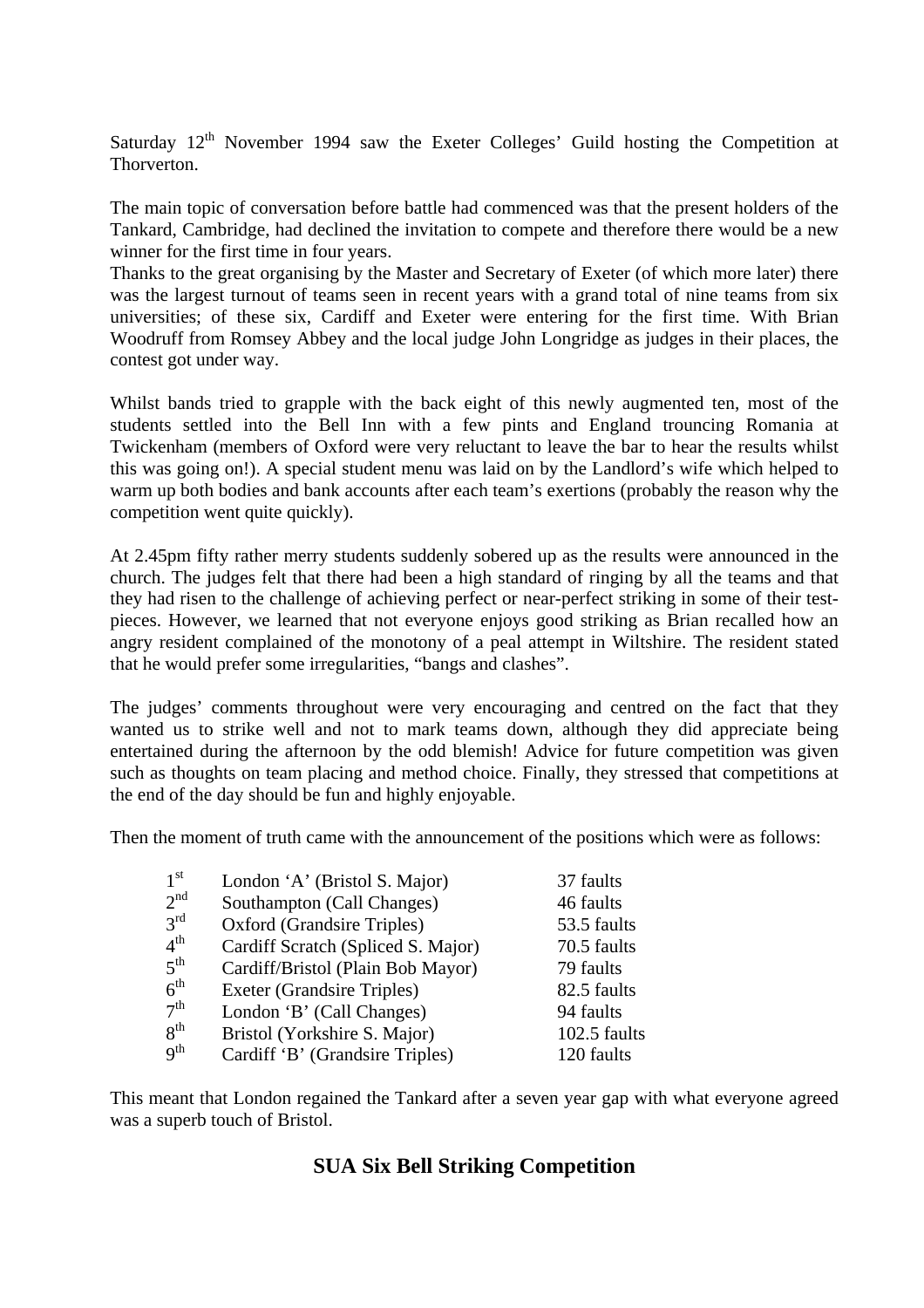Apologies for the lateness of the report but the author has been studying the backsides of sheep, not in Wales I hasten to add, and only to see if they were lambing.

However the SUA 6-bell Striking Competition did take place in Brighton at the Good Shepherd on Saturday the 18th February 1995. The competition was very well organised by Andrew Gainsbury and the University of Sussex ringers, which was especially nice as they only started ringing with the SUA again after a break of several years.

The order of the teams was:

1st Southampton B (15) 2nd London P/G (19) 3rd Exeter (35) 4th Sussex (45) 5th London U/G (48) 6th Southampton I (49) 7th Southampton (again) II (67), 8th RHBNC (70)

The evening then continued in the pub (now there's a surprise), and was finished by most in an Italian Restaurant, although various members of the London contingent were left in the pub, together with the mysteriously vanished trophy. Several people stayed overnight for Sunday morning ringing, having been carefully instructed in emergency procedures by the church warden, should someone try to break into the hall overnight!

The weekend was thoroughly enjoyed by all.

KE

## **London Invaded**

(Reproduced from the Ringing World, 20/01/95, after Garry appeared to have forgotten he'd written it once already!)

It was with some trepidation that London awaited the arrival of hordes of students from all over the southern part of the country for the last weekend in October.

It was all started in a pub in Southampton after the Six Bell Competition when members of the ULSCR in their usual friendly manner offered to arrange the annual weekend for the Southern Universities Association for the following October. The date chosen was the last weekend in October, this was to allow sufficient time for both Oxford and Cambridge to get their act together, as they start later than the rest. We anticipated about 30 people would come, based on previous years attendance. We arranged for the hall at Hart Street for accommodation and set about arranging some of the capital's nicer towers.

During the preceding week after a lot of phone calls and letters from the organiser the provisional numbers of those coming rose to over 50!, but not including Oxford and Cambridge who couldn't make it due to other commitments. Friday  $28<sup>th</sup>$  arrived, and so did the first visitors from Cardiff, Royal Holloway, Sussex, Southampton and Bristol, with ringing at Hart Street and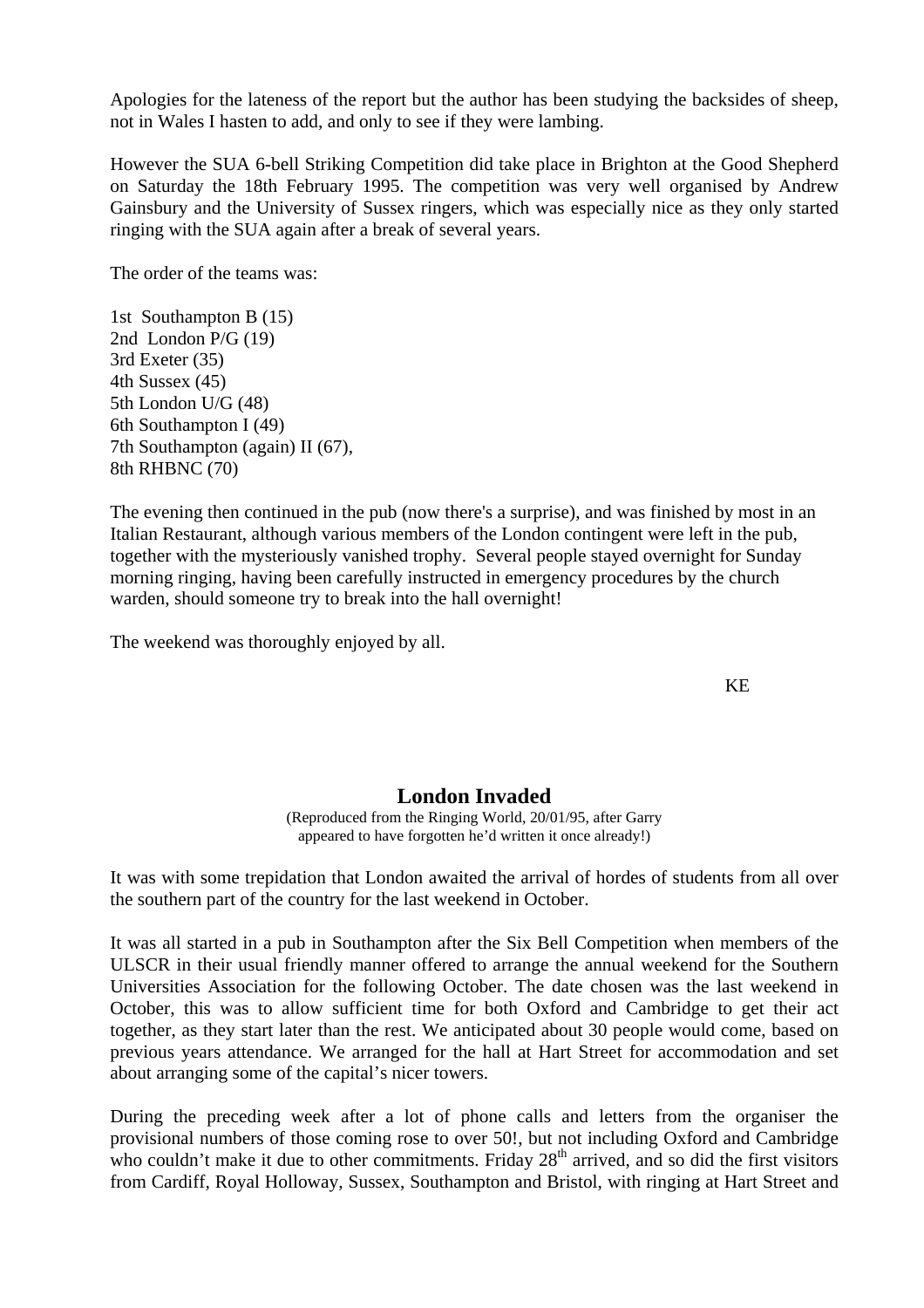Aldgate. We adjourned to the *Pride of Spitalfields*, where we took advantage of this wonderful hostelry and a nearby curry house.

Saturday dawned and the weekend proper got under way with ringing at Jewry and Cornhill, lunch at the *King Lud* . Here we were joined by the remaining Bristol ringers and a contingent from Exeter. We were now more than 50 which the pub managed to cope with quite well. After lunch we enjoyed Bow, experienced St. Giles in the Fields and then on to the final tower of the day at St Martin in the Fields. Again it was time to return to the *Pride* and yet another curry! The sleeping arrangements in the church hall needed seeing to be believed, with much inter-collegiate liaising taking place!

Sunday, and nearly finished we were to ring on the noble bells at Southwark Cathedral and then a quick dash across the City to Cripplegate to ring after the service, we only had 30 mins here and with the one-way system in the City a few detours were taken not to mention the suspicious car load from Exeter that got stopped and searched at one of the police road blocks. Lunch was at *The Founders Arms* at Bankside, with its views across the river towards St Paul's. People now started drifting gently away but those who stayed had the chance to ring at St Clement Danes, the challenging bells at Waterloo Road and the light eight at Short Street.

Thanks to all those who took part in the weekend, the tower correspondents and the Rector of Hart Street for the use of the hall. As a small postscript the hall has had to close for repairs due to subsidence! What were they doing in there?

GSB

## **Peal Weekend 1995: 10th-12th February**

This year, five ULSCR peals and one SOS peal together with four quarter peals were scored, with three peals unfortunately coming to grief.

Much to the organiser's dismay, most of his organisation needed to be changed at short notice. Willesden, which should have been Bristol S Major, turned out to be Cambridge S Minor due to the tardy arrival of one of the ringers. In a similar vein the peal at Poplar (Cambridge S Royal) and the quarter at Bow-in-the-Road received untimely rearrangements as ringers failed to turn up due to too much drink the night before, or getting stuck in the Blackwall Tunnel. The peal at St-George-in-the-East required some swapping of a box between the ringers of 7 & 8 when the tenor rope began to break in the tail end. Most people then met up in the Founders Arms for Beer and er... more Beer.

Arrangements needed to be re-organised on the Sunday due to certain incompatibilities between ringers in the quarter at St Clement Danes. Also due to the illness of Sam Hovey (not because of too much to drink), Nick Green was coerced into ringing in the peal at Short Street. The weekend ended with drinks in the Pride, and a curry in Brick Lane (for a change).

IF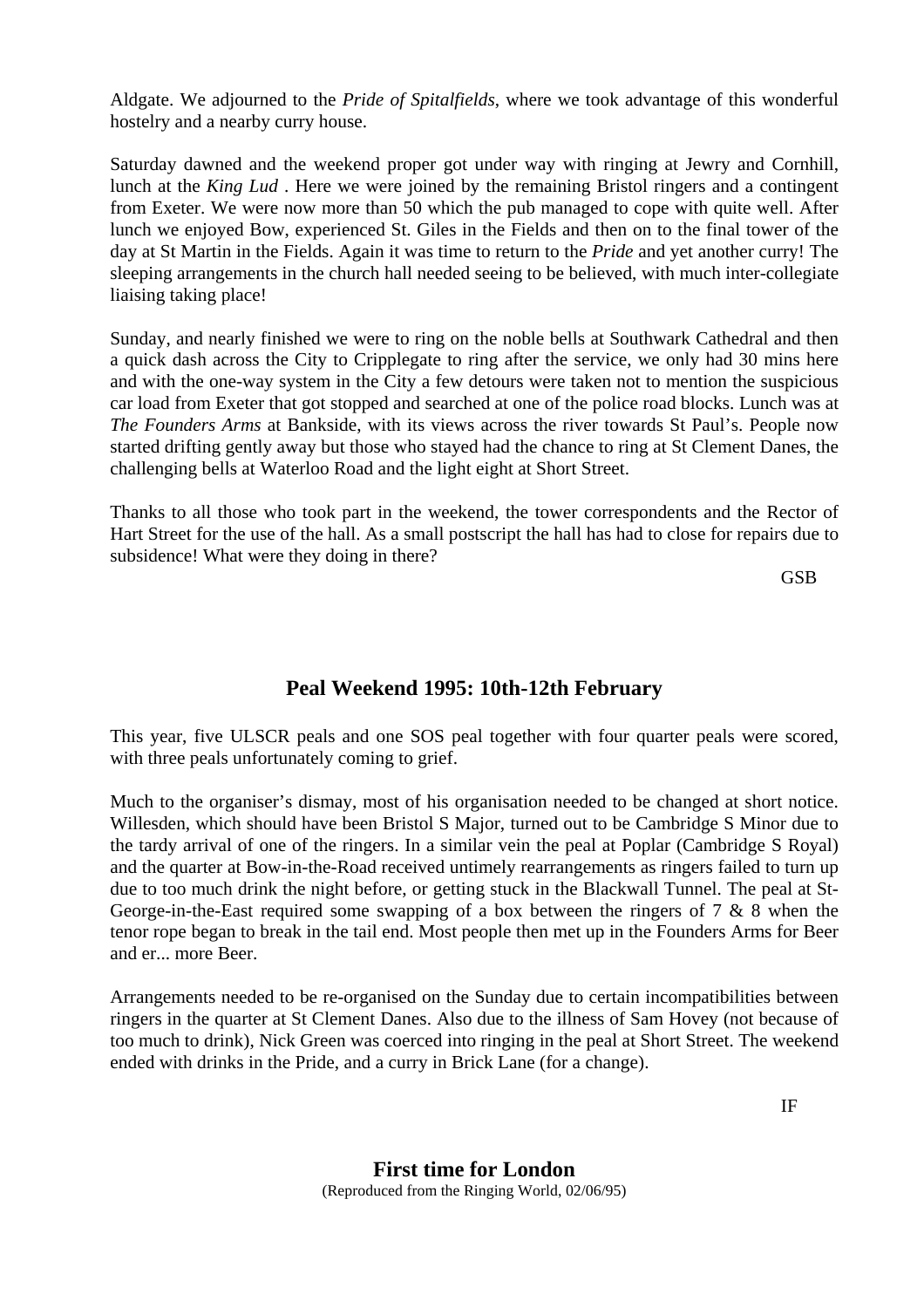The  $23<sup>rd</sup>$  Tewkesbury Shield was held in hot sunshine at the Norman Abbey at Tewkesbury on  $5<sup>th</sup>$ May. The ringing was judged by Andrew, Ann and Hannah Wilby who spent the afternoon sunbathing and listening to the sparrows, as well as marking the competition ringing. The test piece, 305 changes of Double Norwich Caters, was successfully completed by all teams.

Extra ringing during the afternoon was laid on at Woolstone and Beckford. Tea and sandwiches were provided by Ruthy's Café outside in the sunshine, and nearly £80 was raised for the Abbey Appeal.

The Scottish Association took part in the competition for the first time this year. The team consisted of nearly 10% of the membership of the Association, and they travelled a long way, rang very well, and thoroughly enjoyed themselves.

After evensong in the abbey, Andrew Wilby presented the results to the teams. His additional prizes for the "best tenor ringer" went to Bob Havard from the Worcester and Districts team, and the "best conductor" was Eric Sutton of the Gloucester and Bristol team.

Congratulations go to the University of London team on winning the competition for the first time. The shield was presented to Mark Bennett by the Mayor of Tewkesbury, Cllr G.R.Moody.

The full results are as follows:

| Team           |                             | faults | peal speed |
|----------------|-----------------------------|--------|------------|
| 5              | University of London        | 57     | 3h22       |
| $\mathbf{1}$   | Oxford D.G.                 | 84     | 3h29       |
| $\tau$         | Worcestershire & Districts  | 88     | 3h21       |
| 6              | <b>Scottish Association</b> | 94     | 3h31       |
| $\overline{4}$ | Leicester D.G.              | 105    | 3h42       |
| 8              | Lichfield Archdeaconry      | 123    | 3h48       |
| 3              | Bath and Wells              | 134    | 3h32       |
| 2              | Gloucester and Bristol      | 163    | 3h22       |

#### \*\*\*\*\*\*\*\*\*\*\*\*\*\*\*\*\*\*\*\*\*\*\*\*\*\*\*\*

The UL Band was organised by Mark Bennett and comprised:

|                       | Christopher M Gould | h  | Ed Webb               |
|-----------------------|---------------------|----|-----------------------|
| $\mathcal{D}_{\cdot}$ | Vanessa Powell      |    | Michael J Trimm $(C)$ |
| 3                     | Nick Green          | x  | James R S Sawle       |
| $\overline{4}$        | Samantha J Hovey    | Q  | Mark C Bennett        |
| $\overline{5}$        | Peter J Bennett     | 10 | Ian R Fielding        |

## **Other News in Brief – 1994-95**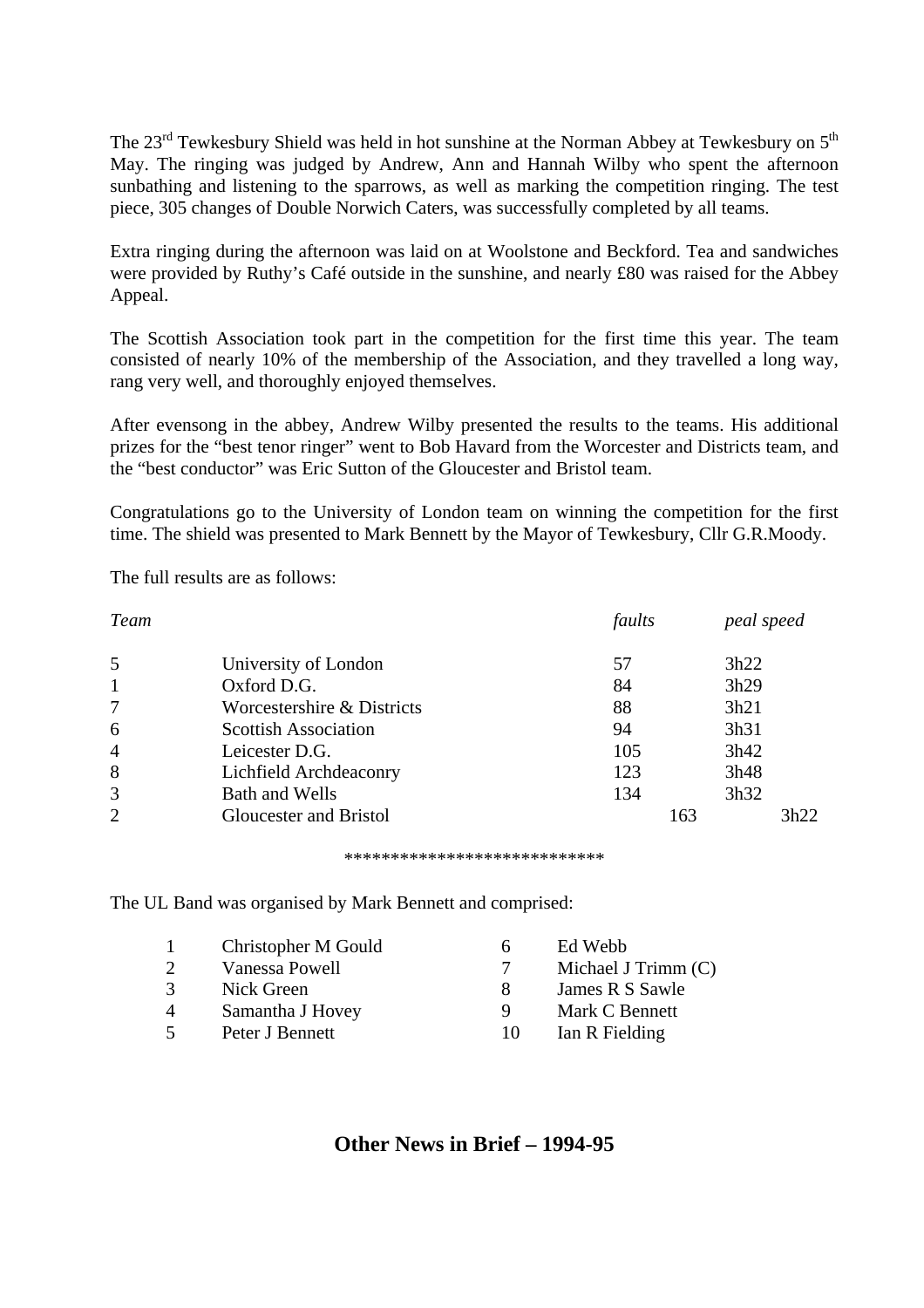19 June 1994 – The End of Term Picnic was held in Victoria Park and organised by Vanessa Powell.

26 November 1994 – The  $49<sup>th</sup>$  Annual Dinner was held at Dan's Restaurant, South Kensington and organised by Kate English. The Speakers were Garry Barr; Rev. R Truss of St John's, Waterloo Road; Chris Gould; Tony Kench and the Master. Ringing took place during the day at St Lukes, Chelsea and at Queen's Tower. The AuGM was held at Imperial College prior to the Dinner. There was one peal and two quarters attempted during the morning.

21 January 1995 – Twenty five people attended the Fresher's Tour to the Guildford area, including several ringers from Royal Holloway, organised by Michael Townsend.

12 February 1995 – An EGM was held at the Founders Arms, primarily to elect an Auditor.

18 February 1995 – The SUA 6 bell striking competition was held in Brighton, hosted by Sussex. A team from the UL came second.

## **Days Gone By**

Yes Reader, it's nostalgia time. From the extensive UL archives (also known as the chest under the table in the ringing chamber at Hart Street), tales of yore regarding our elders and their elders and their……...well you get the picture, so read on:

### UL Report 1954-55

The accounts for the year ending  $31<sup>st</sup>$  August 1955 reveal an income for the year of £29-7-5 against expenditure of £9-5-3. Regular practices were held at Hart Street on Monday evenings ranging from rounds and call changes to spliced Surprise Major. There were 17 new members. The Whitsuntide Tour was to Kent, arranged by Mary Fuller, and the Summer Tour to Suffolk, arranged by Ranald Clouston. The Annual Dinner was held on 19th February 1955 at the "White Lion", Lower Thames Street.

### UL Report 1964-65

The Whit Tour was to North Hampshire and the Summer Tour to Shropshire. Practices were being held at Hart Street on Thursday evenings. The Society rang it's first peal of Maximus, at St Laurence, Reading on 23/01/65 as well as it's first peal outside the British Commonwealth when a handbell peal was rung in Paris, under Pont Neuf on the Left Bank, by Philip Erith, Edward Bryant and Nicholas Davies. Derek and Jane Sibson were delivered of a son and there were 23 new members of the Society. UL Report 1974-75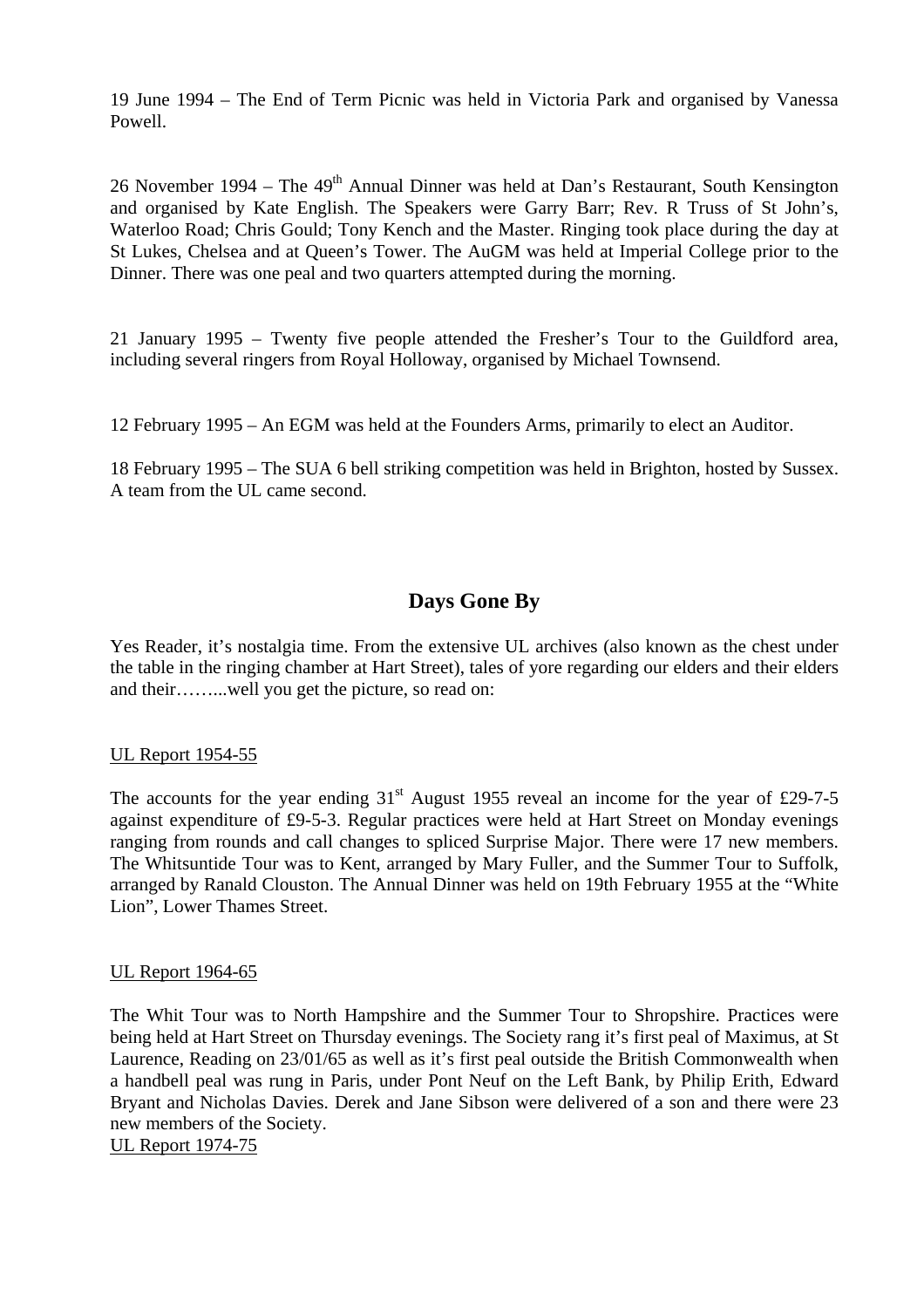Fifty seven people attended the Dinner at Royal Holloway College. The Summer Tour was to the Lake District and a weekend's ringing took place in Lincolnshire via the closing down of Gray's Brewery in Chelmsford. The Society rang its  $400<sup>th</sup>$  peal on  $10/5/75$  of which total Roger Bailey had rung in 174 and was leading peal ringer followed by Robin Churchill (119) and Graham Firman (116).

## UL Report 1984-85

The Summer Tour was AGAIN to the Lake District. *(See also this year's Summer Tour Report - I wonder where we'll be going in 2004/05? – Ed)*. Debbie and Richard Butler got wed; Liz Niblett and Phillip Barnes got engaged. The Dinner was at Southside and made a loss of £7.01. Peter Sanderson rang his 300<sup>th</sup> peal, Nick Green rang his first peal and Gareth Dancer completed the Standard Eight to peals.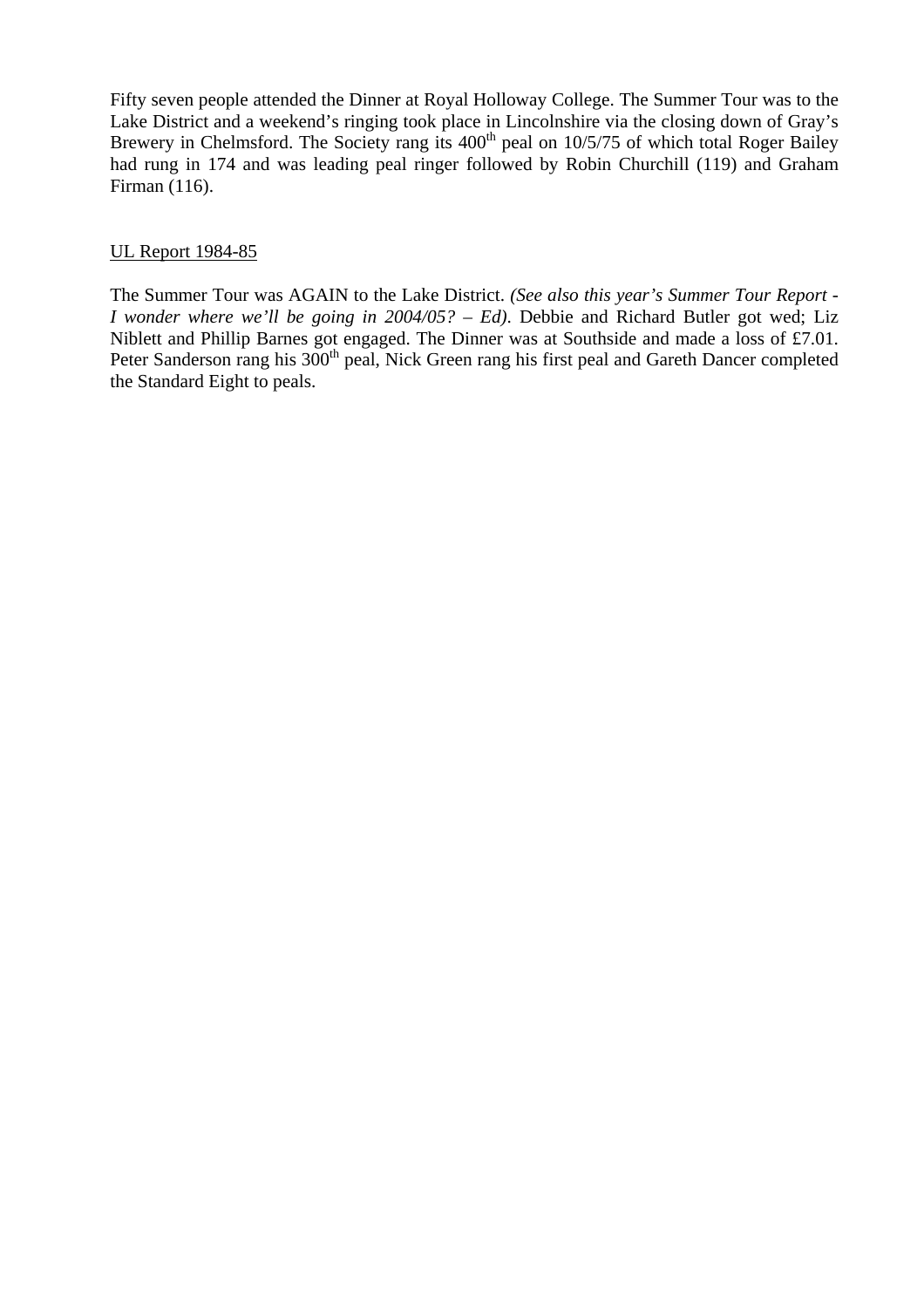## **Peals Rung During the Year**

912

Tuesday, 17th May 1994 London, Bonham Carter House, 2h 25 (15) **5088 Yorkshire S Major** Ian R Fielding 1-2 Sheila A Dickinson 5-6 Lesley J Belcher 3-4 Simon J Gay 7-8 Ian R Fielding (c) First surprise in-hand as conductor.

#### 913

Thursday, 14th July 1994 Spitalfields, Christ Church, London E1, 2h 51 (17) **5024 London S Major** Roger Baldwin 1 James R S Sawle (c) 5 Roger Bailey 2 Samantha J Hovey 6 Lesley J Belcher 3 Peter J Bennett 7 Dickon R Love 4 Nicholas Green 8 Simon J Gay 1st London: 2,3 Completes Std 8: 3. On the Conductor's Birthday

### 914

Sunday 7th July 1994 Great Ilford, St Mary the Virgin, Essex 2h 38 (7) **5152 Spliced S Major in 23 methods: 224 each: Ashtead, Bristol, Cambridge, Cassiobury, Cornwall, Cray, Double Dublin, Glasgow, Ipswich, Jersey, Lincolnshire, Lindum, London, Preston, Rutland, Superlative, Tavistock, Uxbridge, Watford, Wembley, Whalley, Yorkshire, Pudsey; with 160 changes of method and all the work of every method for each bell.** Norman Smith 1 Samantha J Hovey 5 Mark C Bennett 2 Roger Bailey 6 Michael J Trimm (c) 3 Nicholas W Jones 7 Simon J Gay 4 James R S Sawle 8 Ian R Fielding

Most S Major: 4,8 and as C. A  $23<sup>rd</sup>$  birthday compliment to James Sawle.

### 915 Friday, 5th August 1994 Clapham Common 2h 30 () **5040 Spliced S Minor in 2 methods: London & Cambridge** Roger Bailey 1 Michael J Trimm (c) 4 Alan D Saunders 2 Samantha J Hovey 5 James R S Sawle 3 Nicholas W Jones 6 Vanessa Powell To celebrate the forthcoming marriage of Sara Phelps and James Hardy.

916

Tuesday, 9th August 1994 London, 84 Mansfield Road 2h 27 **5056 Plain Bob Major** Andrew Hudson 1-2 Sheila Dickinson 5-6 Simon J Gay (c) 3-4 James R S Sawle 7-8 Vanessa Powell By a band who graduated this year.

#### 917

Saturday, 13th August 1994 Tunstall, St. John the Baptist, Kent 2h 39 (8) **5152 Yorkshire S Major** Roderick W Pipe 1 Richard S J Saddleton 5 James R S Sawle 2 Sheila Dickinson 6 Michael J Townsend 3 Samantha J Hovey 7 Michael J Trimm 4 Vanessa Powell 8 Mark C Bennett (c) 1st Yorkshire: 3,6; 1st Yorkshire on towerbells: 2 Rung to celebrate the marriage of Cathy Axford and Simon Dixon this day at Bredgar.

#### 918

Sunday, 1st October 1994 Cathedral Church of St Thomas of Canterbury, Portsmouth, Hampshire 3h 12 (25) **5000 Vermuyden S Royal** Alan M Barber 1 James R S Sawle (c) 6 Michael J Trimm 2 Christopher M Gould 7 Clare J Larter 3 Samantha J Hovey 8 Philip H Larter 4 L Miranda Buck 9 Mark C Bennett 5 Nicholas W Jones 10 Vanessa Powell 1st on 10: 3; 1st Royal: 4 & as C; 1st blows in method for all. Birthday compliment to Peter Bennett, Michael Townsend, Samantha Hovey, Mark Bennett. Get well compliment to Peter Bennett.

919 Friday, 9th December1994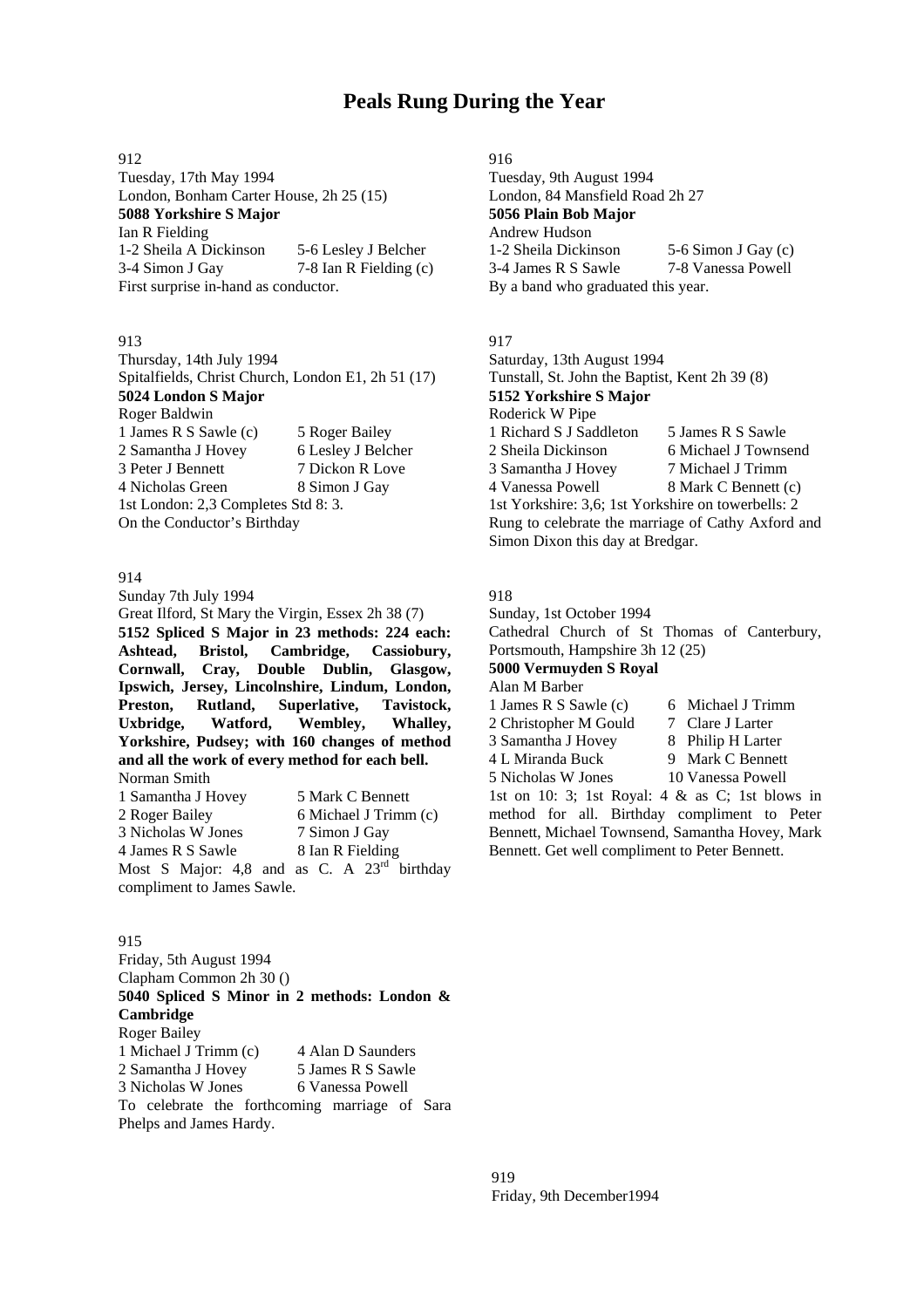#### Clapham Common 2h 33 (6)

**5040 Spliced S Minor (41): Allendale, Alnwick, Annables London, Bacup, Bamborough, Berwick, Beverley, Bourne, Cambridge, Canterbury, Carlisle, Chester, Coldstream, Cunecaster, Durham, Hexham, Hull, Ipswich, Kelso, Lightfoot, Lincoln, London, Morpeth, Munden, Netherseale, Newcastle, Norfolk, Northumberland, Norwich, Primrose, Rossendale, Sandiacre, Stamford, Surfleet, Warkworth, Wearmouth, Wells, Westminster, Whitley, Wooler, York** Philip A B Saddleton 1 Vanessa Powell 4 James R S Sawle 2 Ian R Fielding 5 Michael J Trimm (c) 3 Dickon R Love 6 Roger Bailey

#### 920

Monday, 16th January 1995 City of London, St Olave, EC3, 2h 43 (11)

### **5024 Spliced S Major in 4 methods: 1184 Bristol, 1312 Cambridge, 1280 London, 1248 Superlative; with 111 changes of method and all the work of every method for each bell.**

Albert J Pitman

| 1 James R S Sawle (c)          | 5 Dickon R Love  |  |
|--------------------------------|------------------|--|
| 2 Michael J Trimm              | 6 Vanessa Powell |  |
| 3 Philip H Larter              | 7 Mark C Bennett |  |
| 4 Clare J Larter               | 8 Ian R Fielding |  |
| Circled the tower to peals: 7. |                  |  |

#### 921

Friday, 10th February 1995 Willesden, St Mary, London, NW10, 2h 27 (7) **5040 Cambridge S Minor** Roger Bailey 1 Roger Bailey 4 Michael J Townsend 2 Vanessa Powell 5 James R S Sawle (c) 3 L Miranda Buck 6 Michael J Trimm For the 500th Anniversary of the foundation of the University of Aberdeen

#### 922

Saturday, 11th February 1995 Poplar, All Saints, 3h 17 (25) **5024 Bristol S Major** Stephen Ivin 1 Clare J Larter 5 Mark C Bennett (c) 2 Roger Bailey 6 Michael J Trimm 3 James R S Sawle 7 Simon J Gay 4 L Miranda Buck 8 Philip H Larter

#### 923 Saturday, 11th February 1995 City of London, St Olave, EC3, 2h 52 (11) **5024 Plain Bob Major**

Roger Bailey 1 Kate English 5 James R S Sawle 2 Clive Buswell 6 Adrian R Udal 3 Roger Bailey (c) 7 Terry M Astill 4 William J H Thomas 8 Mark C Bennett 1st Major: 4 & 6

#### 924

Saturday, 11th February 1995 Stepney, St George in the East, 2h 46 (6) **5184 Superlative S Major** Anthony J Cox 1 L Miranda Buck 5 Peter J Bennett 2 Michael J Trimm (c) 6 Philip H Larter 3 Vanessa Powell 7 Stephanie J Pattenden 4 Garry S Barr 8 Ian R Fielding Rung in memory of James A G Prior, who learnt to ring here. Terry Astill wishes to be associated with this peal.

### 925

Sunday, 12th February 1995 Lambeth, St Andrew, SE1, 2h 30 (3) **5152 Yorkshire S Major** Christopher P Starbuck

| 1 Nicholas Green                                     | 5 Michael J Trimm     |  |
|------------------------------------------------------|-----------------------|--|
| 2 Ian R Fielding                                     | 6 Vanessa Powell      |  |
| 3 Roger Booth                                        | 7 James R S Sawle (c) |  |
| 4 Peter J Bennett                                    | 8 Mark C Bennett      |  |
| Rung before the last service of Irene Thomas, Curate |                       |  |
| of St Andrew's and of St John's.                     |                       |  |

#### 926

Monday, 20th February 1995 Spitalfields, Christchurch, London E1 3h 2 (17) **5024 Spliced S Major in 4 methods: 1216 Belfast, 1216 Bristol, 1344 Glasgow, 1248 London; with 113 changes of method and all the work of every method for each bell.** Roderick R Horton

| 1 James R S Sawle (c) | 5 Simon J Gay     |
|-----------------------|-------------------|
| 2 Clare J Larter      | 6 Michael J Trimm |
| 3 Vanessa Powell      | 7 Ian R Fielding  |
| 4 Philip H Larter     | 8 Mark C Bennett  |

#### 927

Monday, 27th February 1995 City of London, 308 Marlyn Lodge E1 **5184 Kent T B Major** Marcus C W Sherwood 1-2 Clare J Larter 5-6 Michael J Trimm (c)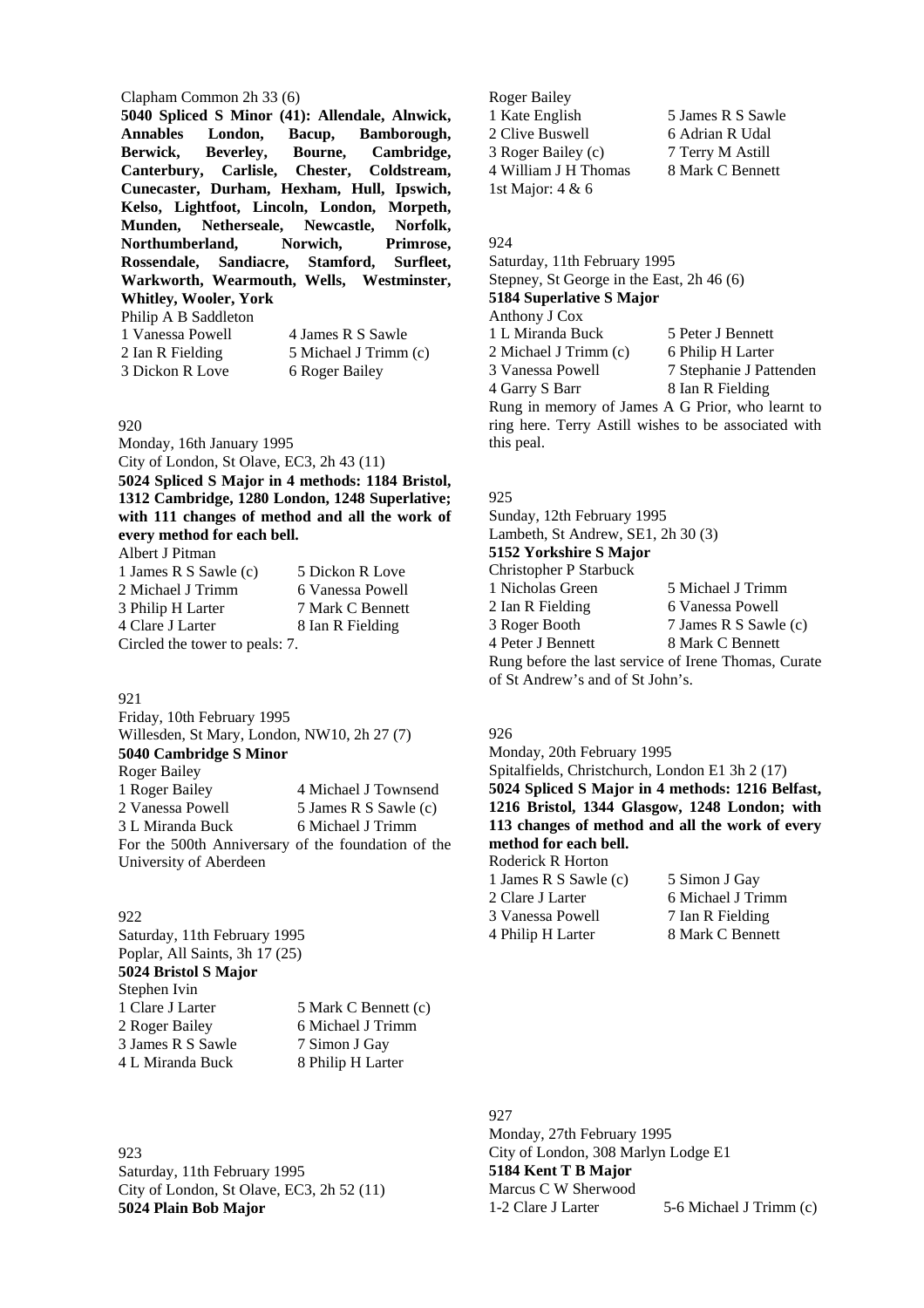| St Sepulchre without Newgate E1 3h 21 (28) |
|--------------------------------------------|
|                                            |
|                                            |
| 7 James R S Sawle                          |
| 8 Mike Pidd                                |
| 9 John Peverett                            |
| 10 Mark C Bennett                          |
| 11 Ian R Fielding (c)                      |
| 12 Ian Roulstone                           |
|                                            |

#### 929

Wednesday, 15th March 1995 City of London, 308 Marlyn Lodge E1, 2h 30 **5152 Yorkshire S Major**

| 1-2 Mark C Bennett   | 5-6 Michael J Trimm (c) |
|----------------------|-------------------------|
| 3-4 Nicholas W Jones | 7-8 James R S Sawle     |

#### 930

Monday, 20th March 1995 Poplar, Christchurch, Isle of Dogs E14, 2h 40 (12) **5024 Spliced S Major in 8 methods: Bristol, Cambridge, Lincolnshire, London, Pudsey, Rutland, Superlative, Yorkshire; with changes of method and all the work of every method for each bell.**

| Noel J Diserens       |                   |
|-----------------------|-------------------|
| 1 Dickon R Love       | 5 James R S Sawle |
| 2 Samantha J Hovey    | 6 Mark C Bennett  |
| 3 Michael J Trimm (c) | 7 Simon J Gay     |
| 4 Vanessa Powell      | 8 Ian Fielding    |

#### 932

Monday, 8th May 1995 1<sup>st</sup> Eight Spliced: 2.

#### 931

Wednesday, 19th April 1995 18 Bramfield Road 1h 44 **5040 Plain Bob Minor** Anon 1-2 Nicholas W Jones 3-4 James R S Sawle 5-6 Mark C Bennett (c) 1st in hand as C

Beckenham, St George, Kent 3h 6 (14) **5040 Cambridge S Royal** Peter Border 1 Richard S J Saddleton 6 Michael J Townsend 2 Roger Bailey 7 Michael J Trimm (c) 3 Samantha J Hovey 8 Mark C Bennett 4 L Miranda Buck 9 Vanessa Powell 5 Christopher M Gould 10 James R S Sawle

- 
- 
- 
- 

#### 933

Saturday, 13th May 1995

1st on 10: 6. For VE Day.

Spitalfields, Christchurch, London E1, 3h 5 (17) **5120 Spliced S Major in 8 methods: 448 Bristol, 640 Cambridge, 704 Lincolnshire, 576 London, 576 Pudsey, 896 Rutland, 576 Superlative, 704 Yorkshire; with 88 changes of method and all the work of every method for each bell.**

Philip G K Davies 1 Terry M Astill 5 Mark C Bennett 3 Peter J Bennett 7 Vanessa Powell 4 James R S Sawle 8 Ian R Fielding 1st 8 spliced: 3.

2 John Peverett 6 Michael J Trimm (c)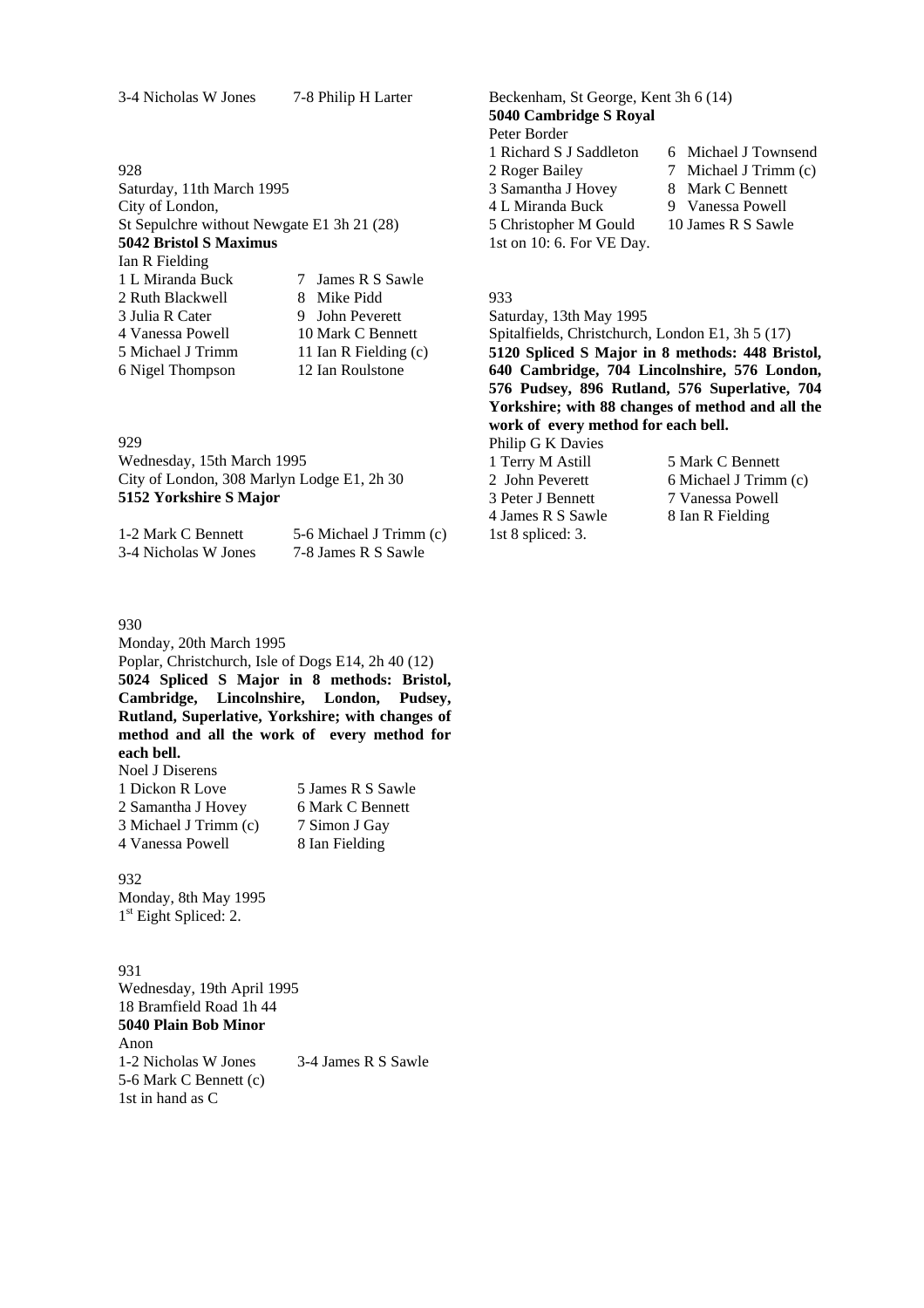# **A Few Compositions**

### 912

**5088 Yorkshire S Major: Ian R Fielding**

| В | M | w                           | н | 23456 |
|---|---|-----------------------------|---|-------|
|   |   | $\mathcal{D}_{\mathcal{A}}$ | 3 | 35426 |
|   |   |                             |   | 42356 |
| X |   |                             |   | 42563 |
|   |   |                             | ∍ | 23564 |

Repeat Twice

### 913

| 5024 London S Major: Roger Baldwin |  |  |
|------------------------------------|--|--|
|------------------------------------|--|--|

| M | IV | B | W | Н | 23456 |   |
|---|----|---|---|---|-------|---|
|   |    |   |   |   | 43526 |   |
|   |    |   |   |   | 65324 |   |
|   | a  |   |   |   | 63254 |   |
|   | X  |   |   |   | 25346 |   |
|   |    |   |   |   | 32546 |   |
|   |    |   |   |   | 24536 |   |
|   | a  |   |   |   | 62345 |   |
|   |    |   |   |   | 36245 |   |
|   |    |   |   |   | 23645 |   |
|   |    |   |   |   | 34625 |   |
|   | a  |   |   |   | 53246 |   |
|   | X  |   |   |   | 24365 |   |
|   |    |   |   |   | 32465 |   |
|   |    |   |   |   | 26435 | A |
|   | a  |   |   |   | 52364 |   |
|   |    |   |   |   | 35264 |   |
|   |    |   |   |   | 23564 |   |
|   |    | A |   |   | 23456 |   |

|--|--|--|--|--|--|

| -914                                    |  |
|-----------------------------------------|--|
| 5152 Spliced S Major (23): Norman Smith |  |

| 2345678        | Yorkshire      |
|----------------|----------------|
| 3578264        | Uxbridge       |
| 7325486        | Cornwall       |
| 4267835        | Double Dublin  |
| 6482573        | <b>Bristol</b> |
| 8654327        | Whalley        |
| 3586742        | Watford        |
| 8375264        | London         |
| 7823456        | Tavistock      |
| 5634827        | Glasgow        |
| 6452378        | Cambridge      |
| 2748863        | Cassiobury     |
| 8356742        | Lindum         |
| 5873264        | Superlative    |
| 3684527        | Wembley        |
| 5836742        | Rutland        |
| 7358264        | Jersey         |
| 8634725        | Preston        |
| 4265873        | Ipswich        |
| 3876542        | Cray           |
| 5723486        | Ashtead        |
| 6482357        | Lincolnshire   |
| 2547638        | Pudsey         |
| <u>5738264</u> |                |

Repeat 6 times.

### 915 **5040 Spliced S Minor (2: Cambridge & London): Roger Bailey**

| W                           | н                                         | 23546 |
|-----------------------------|-------------------------------------------|-------|
| $3*$                        | $3*$                                      | 42356 |
|                             | SS                                        | 54326 |
| $\mathcal{D}_{\mathcal{L}}$ | $3*$                                      | 32456 |
| $3*$                        | _                                         | 42356 |
|                             | $\sim$ $\sim$ $\sim$ $\sim$ $\sim$ $\sim$ |       |

repeat 3 times.

 $3* = s-$ 

Start in Cambridge, Change method at each Single.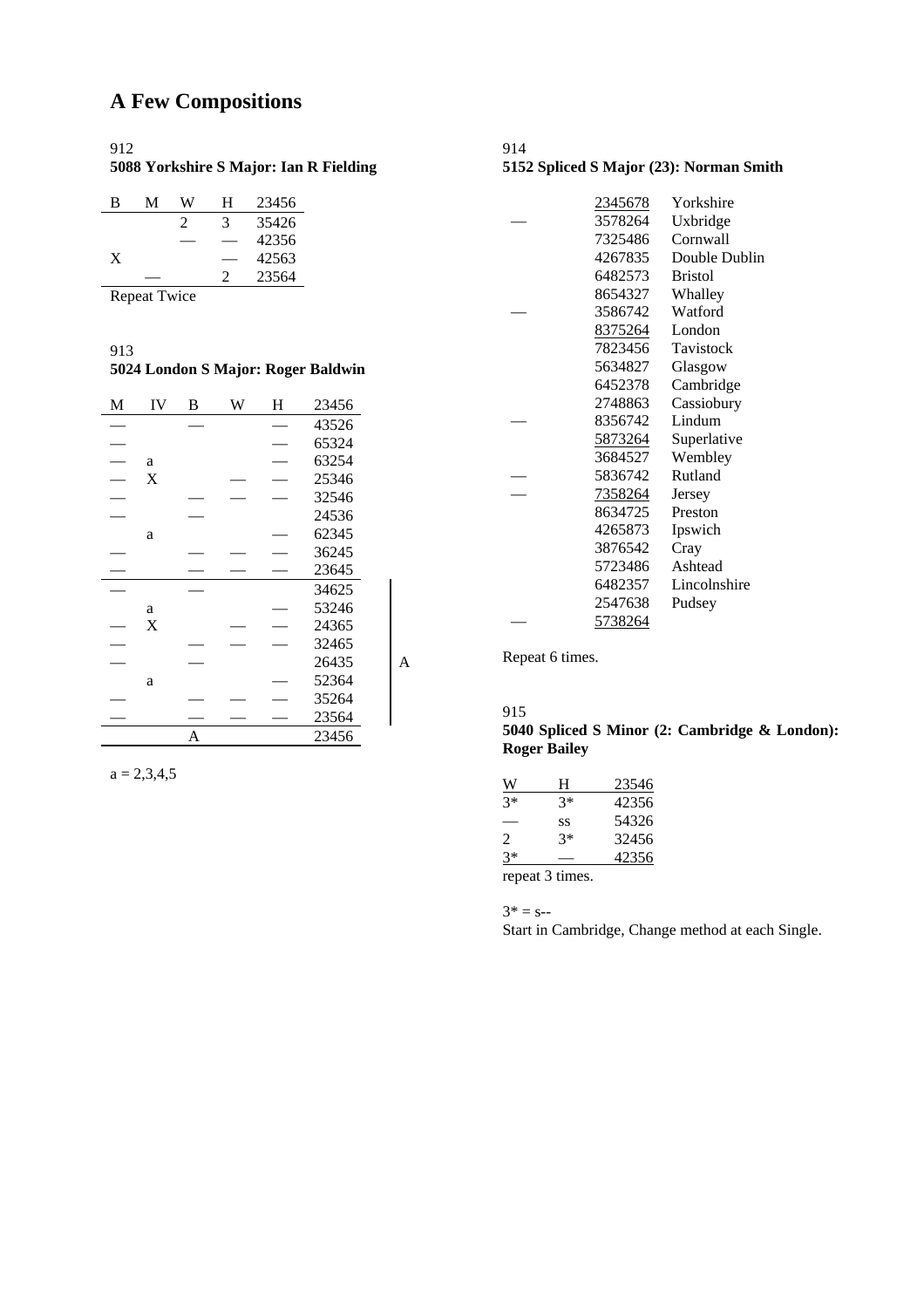916 **5056 Plain Bob Major: Andrew Hudson**

| W | B  | М    | H    | 23456 |  |
|---|----|------|------|-------|--|
|   |    |      | $3*$ | 34256 |  |
|   | X  |      |      | 35264 |  |
|   |    |      | S    | 62534 |  |
|   |    | $2*$ |      | 65243 |  |
|   |    |      |      | 36254 |  |
|   | A  |      |      | 25463 |  |
|   | 2A | S    |      | 35462 |  |
|   | 2A |      |      | 45263 |  |
|   | 2A |      |      | 25364 |  |
|   | 2A | S    |      | 45362 |  |
|   |    |      |      | 23456 |  |

 $3* = s-s$ ;  $2* = s-$ 

### 917 **5152 Yorkshire S Major:Roderick W Pipe**

| М              | W              | Н | 23456 |
|----------------|----------------|---|-------|
|                |                | 2 | 34256 |
|                |                | 2 | 32546 |
|                |                | 3 | 43526 |
|                | $\mathfrak{D}$ |   | 53246 |
| S              |                | S | 62345 |
|                | S              | 3 | 42365 |
|                |                | 2 | 25364 |
| -              | SS             |   | 35462 |
| $\mathfrak{2}$ |                |   | 32564 |
| 2              | S              | S | 63245 |
| S              | 2              |   | 23456 |

#### 918

l,

### **5000 Vermuyden S Royal: Alan M Barber**

| М | IV | H             | 23456 |
|---|----|---------------|-------|
|   |    |               | 42356 |
|   | X  |               | 42563 |
|   |    | 3             | 52364 |
|   |    | $\mathcal{R}$ | 32465 |
|   |    |               | 64523 |
|   |    | 3             | 25346 |
|   |    |               | 23456 |

## 919

### **3600 39 Surprise Minor: Philip A B Saddleton**

#### First 720

|       | Mu Mu          |
|-------|----------------|
| 23456 |                |
| 35642 | CLCI           |
| 54263 | Mo             |
| 63254 | Wo Wh Wh       |
| 63542 | Nb Sa          |
| 63425 | $Ct$ Mo        |
| 46325 | Nw Ak Nw Nw Nw |
| 34625 | Nb Cl Cl       |
| 56342 | Mu             |
| 56423 | Cl Nb Sa Nb Cl |
| 45623 | Mo Mo          |
| 64523 | Ch Ch          |
| 23546 |                |
|       |                |

### Second 720

|       | 23456 Co Li Lo Ke |
|-------|-------------------|
| 23564 | L O               |
|       | 45236 Ke Cu Ke Lo |
| 45362 | We                |
| 34256 |                   |

Repeat twice, adding a single at the end to produce 24356.

### Third 720

| 24356 | Cm                    |
|-------|-----------------------|
| 46523 | Su He He By By        |
| 32645 | Nf Pr                 |
| 63245 | Nf Pr Hu Pr Nf        |
| 63452 | <b>Bk Bk Bk Bk Bk</b> |
| 63524 | Bo Ip                 |
| 32456 | Du Du Yo Du Du        |
| 43256 | Cm Cm Ip Bo Ip        |
| 24356 |                       |

### Fourth 720

| 24356 | No No       |
|-------|-------------|
| 63245 | No          |
| 26345 | No Bc St Bc |
| 64532 | Bc Ro Bc    |
| 32456 |             |

Repeat twice producing 24356.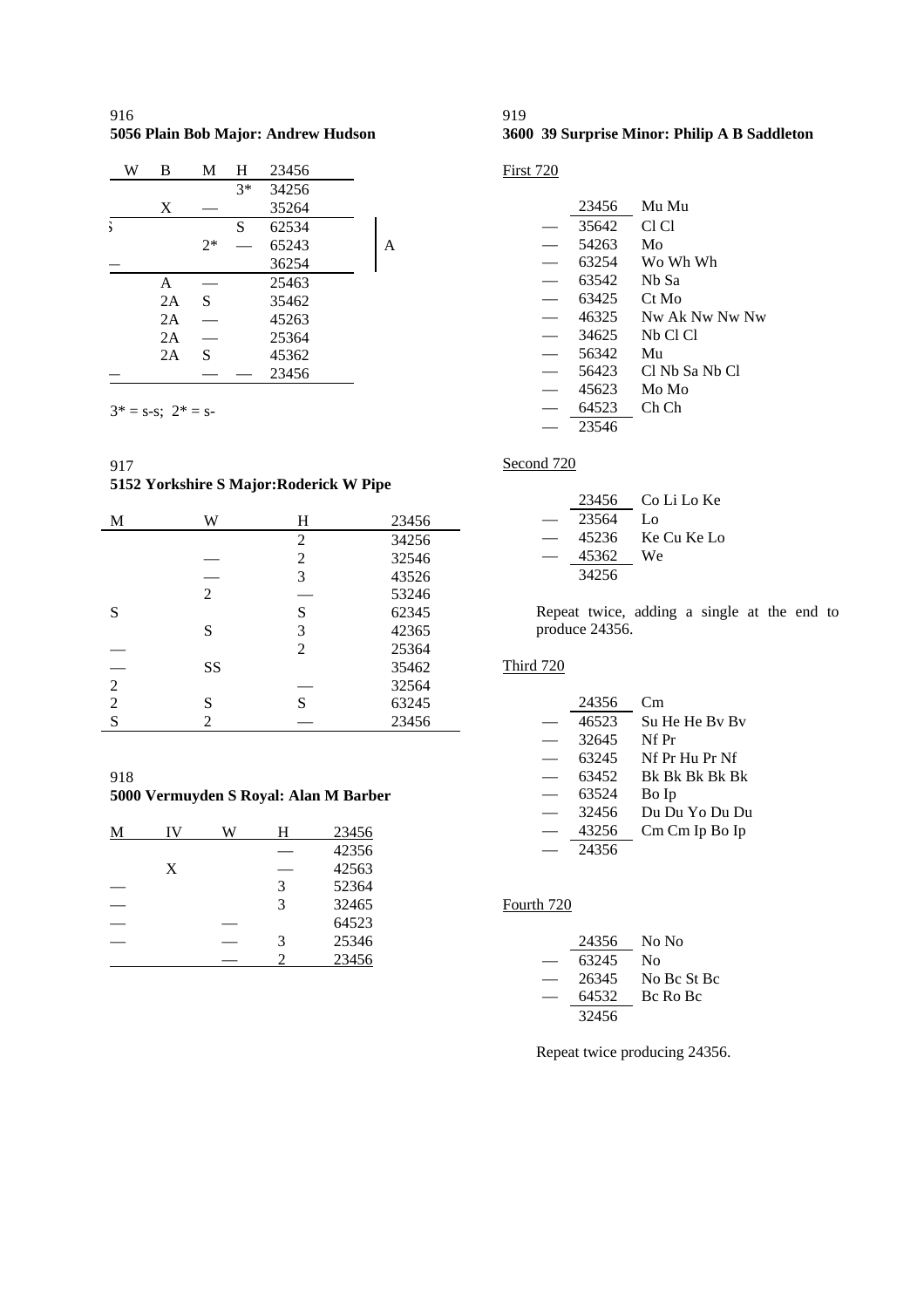#### Fifth 720

| 24356 | Bm              |
|-------|-----------------|
| 63245 | <b>Bm</b> Ne Bm |
| 63452 | Lf Lf           |
| 24635 | Wm Ws Ad Lf     |
| 43256 |                 |

Repeat twice, adding a single at the end to produce 23456.

Allendale (Ad), Alnwick (Ak), Bacup (Bc), Bamborough (Bm), Berwick (Bk), Beverley (Bv), Bourne (Bo), Cambridge (Cm), Canterbury (Ct), Carlisle (Cl), Chester (Ch), Coldstream (Co), Cunecaster (Cu), Durham (Du), Hexham (He), Hull (Hu), Ipswich (Ip), Kelso (Ke), Lightfoot (Lf), Lincoln (Li), London (Lo), Morpeth (Mo), Munden (Mu), Netherseale (Ne), Newcastle (Nw), Norfolk (Nf), Northumberland (Nb), Norwich (No), Primrose (Pr), Rossendale (Ro), Sandiacre (Sa), Stamford (St), Surfleet (Su), Wearmouth (Wm), Wells (We), Westminster (Ws), Whitley (Wh), Wooler (Wo), York (Yo).

One extent each: Annable's London and Warkworth.

920 **5024 Spliced S Major (4): Albert J Pitman**

| M              | W | B                         | H                        | Methods         | 2345678 |
|----------------|---|---------------------------|--------------------------|-----------------|---------|
|                |   |                           |                          | <b>LCCSC</b>    | 45236   |
| 3              |   |                           |                          | <b>LBBSL</b>    | 24536   |
|                |   |                           |                          | <b>LCL</b>      | 54632   |
|                |   |                           |                          | <b>SSSCSSS</b>  | 36245   |
|                |   |                           |                          | LCL             | 24365   |
|                | 3 |                           |                          | <b>LSBBL</b>    | 32465   |
|                |   |                           |                          | <b>CSCCL</b>    | 42563   |
|                |   |                           |                          | <b>CSCSL</b>    | 35264   |
|                |   | X                         |                          | <b>CSBBBB</b>   | 35642   |
|                |   | X                         |                          | <b>BBBBSC</b>   | 35426   |
|                |   |                           |                          | <b>LSCSC</b>    | 42356   |
| $\overline{c}$ | 2 |                           |                          | LBLLLLLBL       | 25463   |
|                |   |                           |                          | <b>LCL</b>      | 34562   |
|                | 2 | X                         |                          | CSCSBSLCSC      | 46532   |
|                |   |                           |                          | <b>BBBBBBBL</b> | 53462   |
|                |   |                           |                          | <b>LCL</b>      | 45362   |
|                | 3 |                           |                          | <b>CSCSBBL</b>  | 23564   |
|                |   |                           |                          | <b>CSCCL</b>    | 52364   |
|                | 3 |                           |                          | <b>CSCSBBL</b>  | 43265   |
|                |   |                           | $\overline{3}$           | <b>LSLBB</b>    | 64235   |
|                |   |                           |                          | <b>LSL</b>      | 52436   |
|                |   |                           |                          | <b>LSCSC</b>    | 43526   |
|                |   |                           | $\overline{\phantom{0}}$ | <b>LCCSC</b>    | 54326   |
|                |   |                           |                          | <b>LSCSC</b>    | 32546   |
|                |   |                           |                          | <b>LCL</b>      | 53246   |
|                |   |                           |                          | <b>LBBBBBBB</b> | 62345   |
|                |   | $\boldsymbol{\mathrm{X}}$ |                          | <b>CSCS</b>     | 24653   |
| 2              |   |                           |                          | SSSBSCSC        | 25346   |
|                |   |                           | $\overline{c}$           | <b>LCLB</b>     | 23456   |

1184 Bristol (B), 1312 Cambridge(C), 1280 London(L), 1248 Superlative(S); with 111 changes of method and all the work.

### 921 **5040 Cambridge S Minor: Roger Bailey**

| W    | н             | 23546 |
|------|---------------|-------|
| $3*$ | $3*$          | 42356 |
|      | SS            | 54326 |
| 2    | $3*$          | 32456 |
| $3*$ |               | 42356 |
|      | repeat twice. |       |

 $3* = s-$ 

#### 922 **5024 Bristol S Major: Stephen Ivin**

| М | в |                | H             |       | 23456 |
|---|---|----------------|---------------|-------|-------|
|   |   |                |               |       | 42356 |
|   |   |                |               |       | 35426 |
|   |   | 2              | 2             |       | 24536 |
| 1 |   | $\mathfrak{D}$ | $\mathcal{L}$ | $A^*$ | 25346 |
| 2 |   |                |               |       | 26543 |
|   |   |                |               |       | 23645 |

repeat twice, calling A\* W, 2H in one part.

### 923

### **5024 Plain Bob Major: Roger Bailey**

| R | H | 23456 |
|---|---|-------|
|   | 2 | 24536 |
| X | 6 | 43265 |
|   |   | 26435 |
| X | 6 | 63254 |
|   | S | 52634 |
| X | 6 | 23546 |

#### Repeat Once.

### 924 **5184 Superlative S Major: Anthony J Cox**

| В | М | W | H | 25364 |
|---|---|---|---|-------|
|   |   |   |   | 35462 |
|   |   |   | S | 53624 |
|   | S | 6 |   | 43625 |
|   |   |   |   | 56324 |
|   |   | S |   | 26354 |
|   | S |   |   | 46352 |
|   |   |   |   | 36254 |
|   |   |   |   |       |

2 part. Start and finish at treble snap.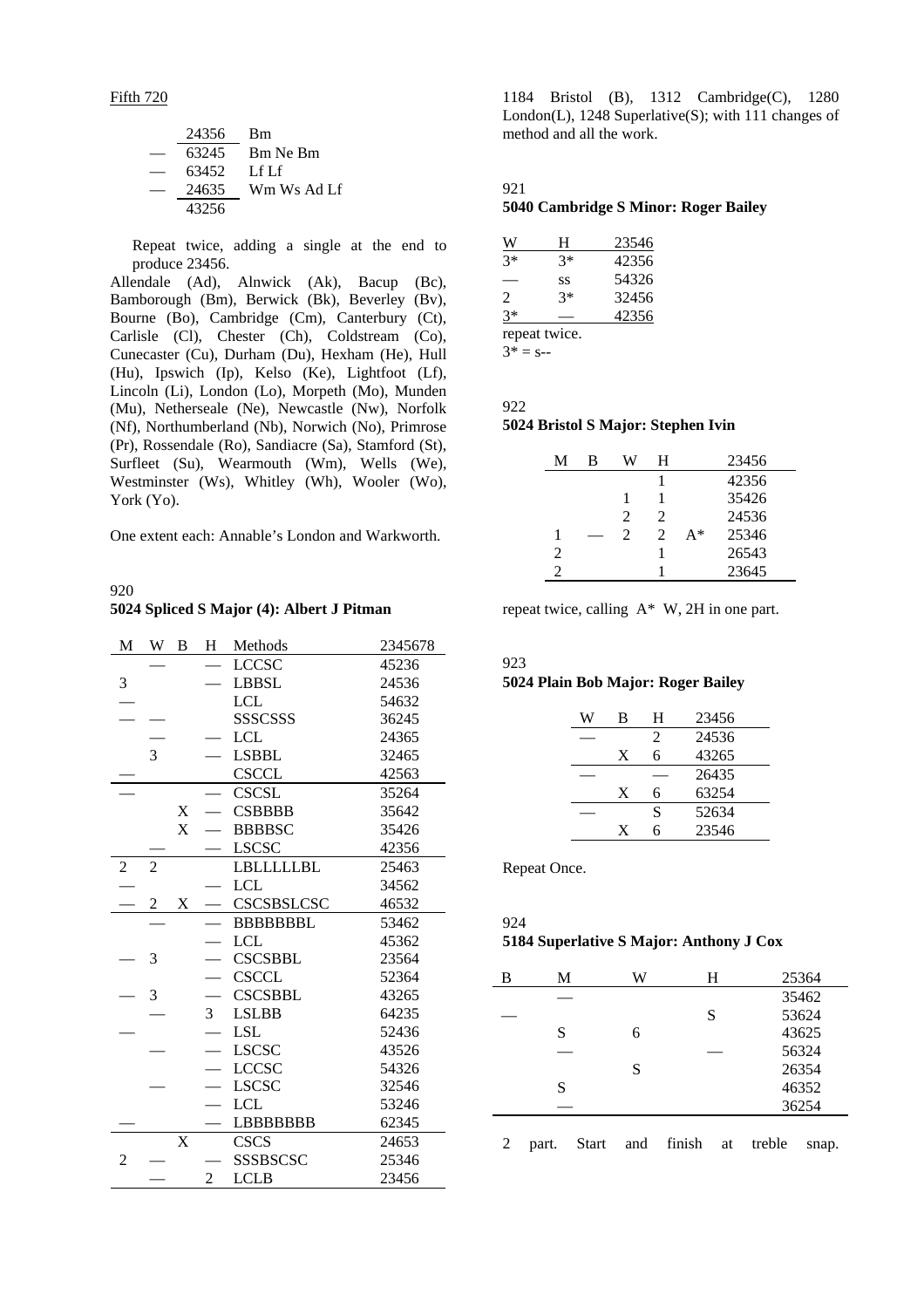925 **5152 Yorkshire S Major: Christopher P Starbuck**

| М | W         | H | 23456   |  |
|---|-----------|---|---------|--|
|   |           |   | 52436   |  |
| S |           |   | 42365   |  |
|   |           |   | 53264   |  |
|   | <b>SS</b> | 2 | 32564   |  |
|   |           |   | (42365) |  |
|   | 5A        |   | 23456   |  |
|   |           |   |         |  |

#### 926

#### **5024 Spliced S Major (4): Roderick R Horton**

| M              | B                       |   | V W            | Η              | Methods              | 234567   |
|----------------|-------------------------|---|----------------|----------------|----------------------|----------|
|                |                         |   |                |                | <b>BBLBFF</b>        | 35264    |
|                |                         |   |                |                | <b>BLLGBFBFLL</b>    | 42563    |
|                |                         |   |                |                | GBL                  | 64523    |
|                |                         |   |                |                | <b>LGB</b>           | 26543    |
|                |                         |   |                |                | <b>FBFLLGBFB</b>     | 64235    |
|                | 3                       |   |                |                | <b>BLLGBBGFLGGGG</b> | 36524    |
|                |                         |   |                |                | G                    |          |
|                |                         |   |                |                | <b>FFBFBFFF</b>      | 23564    |
|                |                         |   |                | $\overline{c}$ | <b>LGBLLG</b>        | 34562    |
| $\overline{c}$ | 3                       |   |                |                | <b>LFLLLGBG</b>      | (53624)  |
| $\overline{2}$ |                         |   | $\overline{2}$ |                | <b>GGFGFL</b>        | 53246    |
|                |                         |   |                |                | LGL                  | 45236    |
|                |                         |   |                |                | LG                   | (32654)  |
|                | $\overline{\mathbf{c}}$ |   |                |                | <b>GGBGFBF</b>       | (65243)  |
|                | $\overline{3}$          |   | $\overline{c}$ |                | <b>GGGBBGBFFFFB</b>  | 42635    |
| 3              |                         |   | $\overline{c}$ |                | <b>LBBGBL</b>        | 23645    |
|                |                         |   |                |                | LGF                  | 46532    |
|                |                         |   |                |                | <b>BFBB</b>          | (63425)  |
| in             |                         |   |                |                | <b>GFLFF</b>         | (723465) |
|                |                         |   |                |                | <b>GBLF</b>          | 273564   |
| in             |                         |   | $\overline{2}$ |                | <b>LLBLGL</b>        | (742365) |
|                | 4th                     |   |                |                | BG                   | (625734) |
| in             | 2 4th                   |   |                | 3              | <b>FFGBBGFF</b>      | 275463   |
| $\overline{2}$ |                         |   | $\overline{2}$ |                | <b>LGLGBL</b>        | 742653   |
|                |                         |   |                |                | G                    | (732456) |
| in 4th         |                         | 3 |                |                | <b>GGBFFFLGLFLB</b>  | 352764   |
|                |                         |   |                |                | <b>GFL</b>           | 234567   |

1344 Glasgow (G); 1248 London (L); 1216 Bristol (B), Belfast (F); 113 changes of method and all the work.

45 combination roll ups and Queen's.

### 927

#### **5184 Kent T B Major: Marcus C W Sherwood**

| М              | в              |                       | H | 23456 |
|----------------|----------------|-----------------------|---|-------|
|                |                |                       |   | 42356 |
|                | 5              | $\mathcal{D}_{\cdot}$ |   | 25346 |
| $\mathfrak{D}$ | 5              |                       |   | 26543 |
|                | 5              |                       |   | 42563 |
|                | $\mathfrak{D}$ |                       |   | 63254 |
|                | 5              |                       |   | 23456 |

### 928 **5042 Bristol S Maximus: Ian R Fielding**

| М |                             | H              | 23456   |
|---|-----------------------------|----------------|---------|
|   |                             |                | 42356   |
|   |                             |                | 53624   |
|   | $\mathcal{D}_{\mathcal{L}}$ | 3              | 32465   |
|   |                             |                | 64523   |
|   |                             | $\mathfrak{D}$ | 43526   |
|   |                             |                | (42536) |

### 929

**5152 Yorkshire Surprise Royal: Peter J Sanderson**

| М              | Ŵ              | H              | 23456 |
|----------------|----------------|----------------|-------|
|                |                | $\overline{2}$ | 36452 |
| $\overline{2}$ | $\mathfrak{D}$ | 3              | 65324 |
|                |                |                | 26354 |
|                |                |                | 43652 |
| $\overline{2}$ | $\mathfrak{D}$ |                | 43526 |
|                |                |                | 24536 |
|                |                | 3              | 54632 |
| $\overline{2}$ | $\mathfrak{D}$ | $\overline{2}$ | 35426 |
|                |                | 3              | 23456 |
|                |                |                |       |

### 931

### **5040 Plain Bob Major: Anon**

#### Each Extent Called:

| W  | H | 23546 |
|----|---|-------|
| SS |   | 42356 |
| SS | S | 43256 |
| SS |   | 24356 |

#### Repeat

932

#### **5040 Cambridge Surprise Royal: Peter Border**

| 23456 | М              |                | Н |
|-------|----------------|----------------|---|
| 42356 |                |                |   |
| 52346 |                | S              |   |
| 42365 | S              | S              | 3 |
| 26453 | $\mathfrak{D}$ | $\mathfrak{D}$ |   |
| 52463 | $\mathcal{R}$  |                |   |
| 62345 |                | S              |   |
| 23456 | S              | S              |   |

The missing compositions can be obtained from the President who kindly supplied them. The Editor regrets that the technology got the better of her and she couldn't reformat them to insert them into this section although she tried ….and tried …and tried ……and Aarrrrrrrrrrrrrrrrrrrrrrrrrrrrrrrrrggh.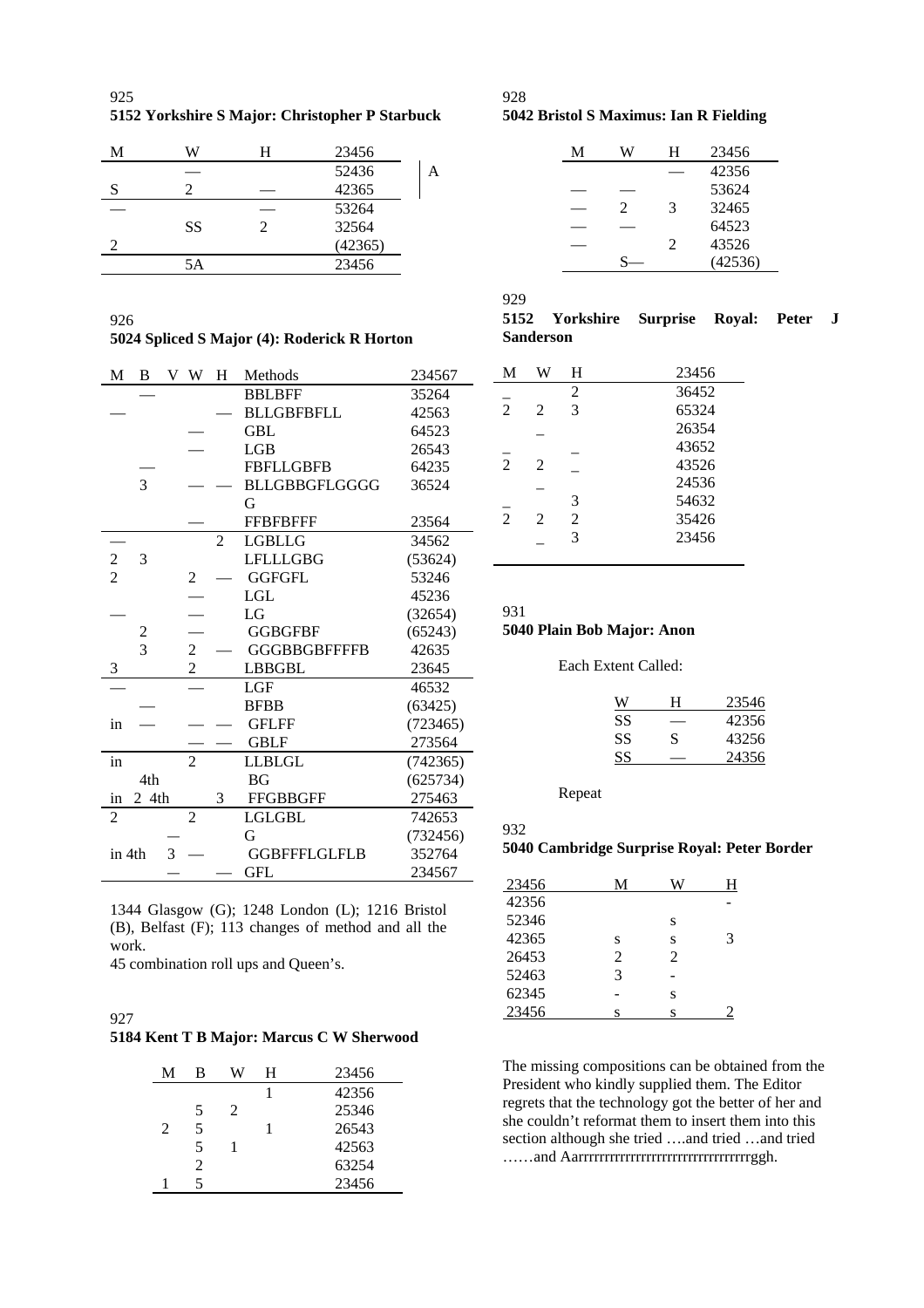## **St Olave's Society Peals Rung during the Year**

Saturday, 11th June 1994 Great St Mary, Sawbridgeworth, Herts 3h 08 (24) **5024 Rutland S Major** M Hodgson 1 Mark C Bennett 5 Peter J Bennett 2 Samantha J Hovey 6 Garry S Barr<br>3 Kate English 7 Richard S J S 7 Richard S J Saddleton 4 Stephen Bennett 8 James R S Sawle(c) 1st Rutland: 2,3,4,5. Specially for the  $50<sup>th</sup>$  Birthday of Rosemary Bennett, mother of the  $4<sup>th</sup>$  and  $5<sup>th</sup>$ ringers.

Saturday, 30<sup>th</sup> July 1994 St Peter, Hinton-on-the-Green, Worcs 2h51 (10) **5184 Belfast S. Major** Roger Baldwin 1 Jessica J Abraham 5 Peter J Bennett 2 Richard S J Saddleton 6 James R S Sawle 3 Samantha J Hovey 7 Michael J Trimm (c) 4 Nicholas W Jones 8 Terry M Astill First peal in the method; 3, 5. Rung in memory of John Walton, whose memorial service was held at Worle, Avon later in the day.

Friday, 10th February 1995 London, Bonham Carter House, 2h 10 (8) **5056 Plain Bob Major** A R Knights 1-2 Dickon R Love 5-6 Paul A Cammiade 3-4 Simon J Gay 7-8 Ian R Fielding(c) 1st peal on this eight. For Peal Weekend.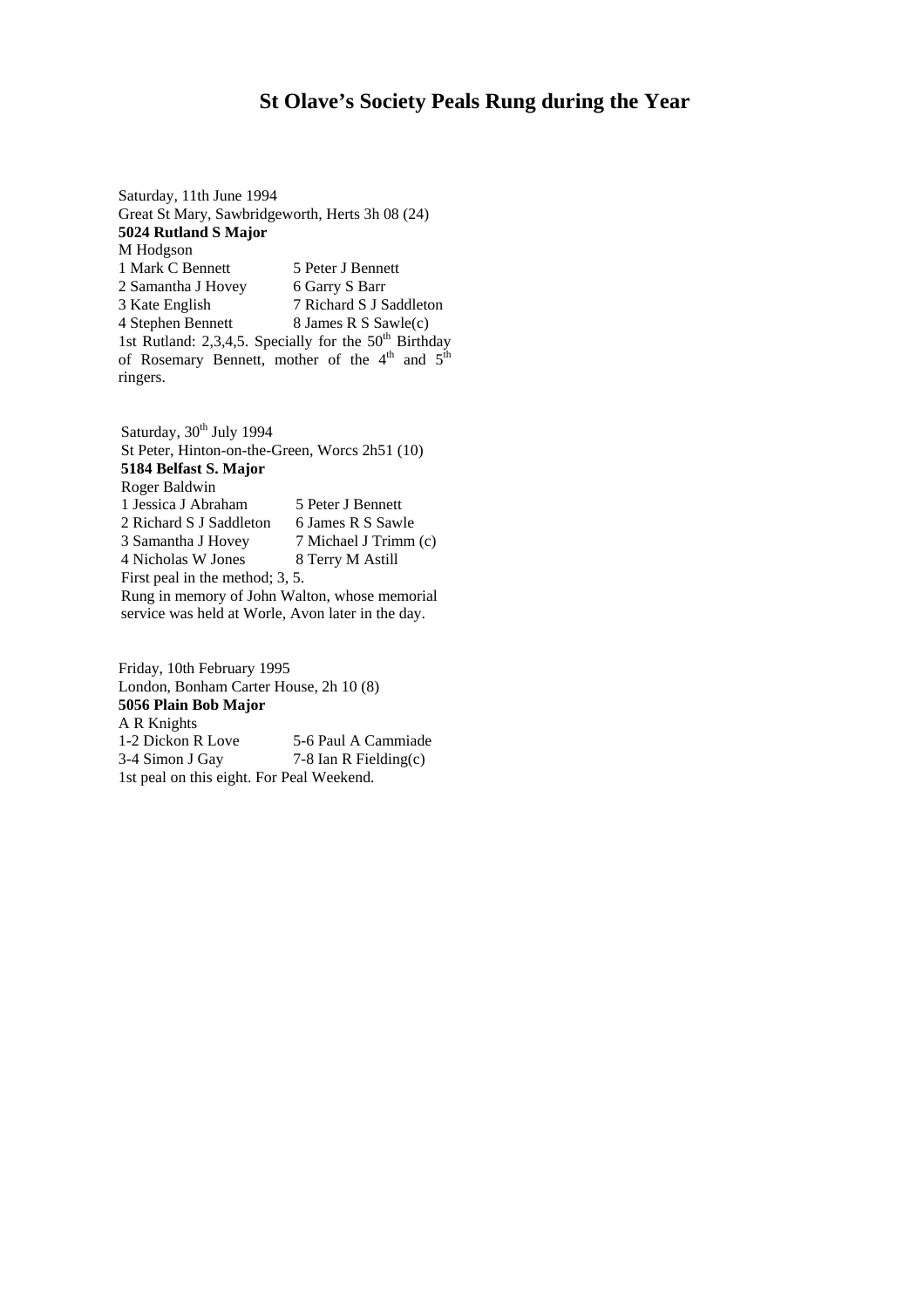## **A Selection Of Quarter Peals Rung During the Year**

Christchurch, Spitalfields, 22nd May 1994 **1250 Superlative S Major** 1:Edward J Webb, 2:Samantha J Hovey (c), 3:Diane M Banks, 4:Garry S Barr, 5:Michael J Townsend, 6:Peter J Bennett, 7:Michael J Trimm, 8:James R S Sawle. 1st in method: 3; 1st on 8 as Conductor.

St Andrew, Lambeth, 5th June 1994 **1280 Bristol S Major** 1:Garry S Barr, 2:James R S Sawle, 3: L Miranda Buck, 4:Samantha J Hovey, 5:Michael J Townsend, 6:Peter J Bennett, 7:Michael J Trimm, 8:Nicholas W Jones(c). 1st Bristol: 5 & as Conductor

St Olave, Hart Street 6th June 1994 **1250 Yorkshire S Major** 1:Garry S Barr, 2:Samantha J Hovey, 3:Kate English, 4:Mark C Bennett, 5:Peter J Bennett, 6:Edward J Webb, 7:James R S Sawle(c), 8:Nicholas W Jones. Half Muffled for 50th Anniversary of D Day.

St Clement Danes, 12th June 1994 **1259 Grandsire Caters** 1:James R S Sawle, 2:Margaret M Macey, 3:Jessica A Abraham, 4: Kate English, 5:Vanessa Powell(c), 6:Roger Bailey, 7:Michael J Townsend, 8:Michael J Trimm, 9:Nicholas Green, 10:Garry S Barr.

Christchurch, Spitalfields, 26nd June 1994 **1250 Cambridge S Major** 1:Jessica A Abraham, 2:Samantha J Hovey, 3:Diane M Banks, 4:Edward J Webb, 5:Peter J Bennett, 6:Nicholas W Jones, 7:James R S Sawle, 8:Michael J Trimm(c).

St Olave, Hart Street 30th June 1994 **1250 Cambridge S Major** 1:James R S Sawle, 2:Samantha J Hovey(c), 3:Kate English, 4:Nicholas Green, 5: Garry S Barr, 6: Jessica A Abraham, 7:Michael J Trimm, 8:Nicholas W Jones. Rung to mark the centenary of Tower Bridge.

St James, Clerkenwell, 17th July 1994 **1280 Bristol S Major** 1:Nicholas Green, 2:L Miranda Buck, 3:Samantha J Hovey, 4:Nicholas Green, 5:Mark C Bennett, 6:James R S Sawle(c), 7:Michael J Trimm, 8:Garry S Barr.

St Olave, Hart Street, 8th September 1994 **1250 Lincolnshire S Major** 1:Garry S Barr, 2:Samantha J Hovey(c), 3:Sheila J Dickenson, 4: Nicholas W Jones, 5:Peter J Bennett, 6:Edward J Webb, 7:James R S Sawle, 8:Michael J Trimm.

Priory Church of SS Mary & Bega, St Bees, Cumbria, 18th Spetember 1994 **1320 Cambridge S Minor** 1:Nicholas W Jones, 2:Rowland Gwillim, 3:Edward J Webb, 4: Russell J Collins, 5:Mark C Bennett, 6:Michael J Trimm(c).

St Clement Danes, 9th October 1994 **1282 London S Royal** 1:Vanessa Powell, 2:Samantha J Hovey, 3:Mark C Bennett, 4:Edward J Webb, 5:Nicholas W Jones, 6:Christopher M Gould, 7:Clare J Larter, 8: Philip H Larter, 9:Michael J Trimm(c), 10:James R S Sawle.

Southwark Cathedral, 26th October 1994 **1344 Cambridge S Maximus** 1:Edward J Webb, 2:Nicholas W Jones, 3:Michael J Trimm, 4:Samantha J Hovey, 5:Edmund J Wratten, 6:Simon Robertson, 7:Richard S J Saddleton, 8:James R S Sawle, 9:Dickon R Love, 10:Vanessa Powell(c), 11:Ian R Fielding, 12:Mark C Bennett.

St Matthew, Bethnal Green, 2nd November 1994 **Plain Bob Doubles** 1:Kate English, 2:Rosalind S Palfrey, 3:Michael J Townsend, 4:Edward J Webb, 5:James R S Sawle(c), 6:Garry S Barr.

St Botolph, Aldgate, 7th November 1994 **1280 Bristol S Major** 1: Michael J Townsend, 2:Garry S Barr, 3:Vanessa Powell, 4:Mark C Bennett(c), 5:Edward J Webb, 6:Michael J Trimm, 7:Ian R Fielding, 8:James R S Sawle.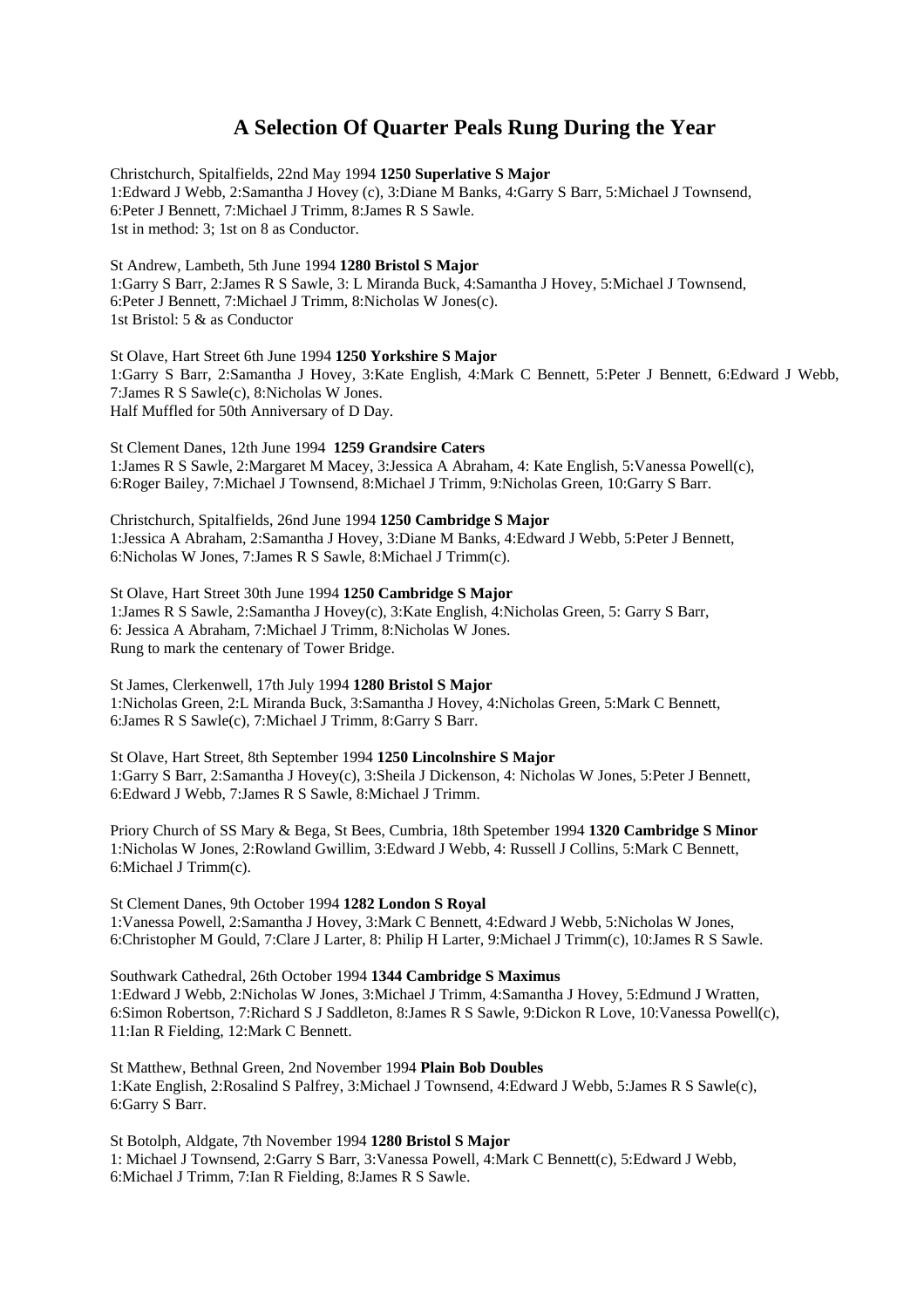Southwark Cathedral, 16th November 1994 **1344 Lincolnshire S Maximus**

1:James R S Sawle(c), 2:Philip A B Saddleton, 3:Nicholas Green, 4:Nicholas W Jones, 5:Mark C Bennett, 6: Clare J Larter, 7:Clive Buswell, 8:Lucinda J C Reeve, 9:David Woodward, 10:Michael J Trimm, 11:Andrew I Blacklock, 12:Philip H Larter.

Chelsea Old Church, 26th November 1994 **1250 Lincolnshire S Major** 1:Robert Hart, 2:Richard A Pearce, 3:Edward J Webb, 4:Peter J Bennett, 5:Rupert Cheeseman, 6:Steve Jones, 7:Michael J Townsend, 8:Mark C Bennett(c). On UL Dinner Day.

St Clement Danes, 8th January 1995 **1282 Cambridge S Royal**

1:Michael J Trimm, 2:Mark C Bennett, 3:Samantha J Hovey, 4:Michael J Townsend, 5:James R S Sawle, 6:Peter J Bennett, 7:Edward J Webb, 8:Vanessa Powell 9:Nicholas W Jones, 10:Michael J Wigney.

St George in the East, Stepney, 8th January 1995 **1280 8 Spliced S Major (std 8)** 1:James R S Sawle(c), 2:Michael J Trimm, 3:Samanth J Hovey, 4:Michael J Townsend, 5:Nicholas W Jones, 6:Vanessa Powell, 7:Mark C Bennett, 8:Edward J Webb. 1st Spliced: 4,8.

St Mary Atte Bow, 11th February 1995 **1296 Cambridge S Minor** 1:William J H Thomas, 2:Rosalind S Palfrey, 3:Kate English, 4:Edward J Webb, 5:Nicholas Green, 6:James J Hardy (c).

St James, Bermondsey, 11th February 1995 **1274 Plain Bob Triples** 1:Nicholas Green, 2:Poppy C Chambers, 3:Sara J Hardy, 4:Rosalind S Palfrey, 5:Edward J Webb, 6:Richard S J Saddleton, 7:James J Hardy(c), 8:Steve Warren. 1st on 8: 8; 1st Triples: 2 & 4.

St Clement Danes, 12th February 1995 **1259 Grandsire Caters** 1:Rosalind S Palfrey, 2:Sarah J Hardy, 3:Samantha J Hovey, 4:Lucinda J C Reeve (c), 5:Edward J Webb, 6:Nigel Pointer, 7:Michael J Townsend, 8:Richard A Pearce, 9:John Peverett, 10:James J Hardy. 1st on 10: 1.

St John Lambeth, 12th February 1995 **1288 Grandsire Triples** 1:Poppy C Chambers, 2:Nigel Pointer, 3:Sara J Hardy, 4:Richard A Pearce, 5:Edward J Webb, 6:James J Hardy, 7:David Woodward(c), 8:Garry S Barr. Rung before the last service of Irene Thomas: Curate of St Andrew's and of St John's.

St John Lambeth, 14th February 1995 **1264 St Valentines Major** 1:James R S Sawle(c), 2:Nicholas W Jones, 3:Nicholas Green, 4:Peter J Bennett, 5:Mark C Bennett, 6:Nigel Pointer, 7:Michael J Trimm, 8:James J Hardy. For Vanessa, Jessica, Rosalind, Poppy, Caroline, Ruth, Samantha & Sarah.

St Olave, Hart Street, 9<sup>th</sup> March 1995 **1280 Plain Bob Major** 1:Steve Warren, 2:Roz Palfrey, 3:Poppy C Chambers, 4:Sara Hardy, 5:Michael Townsend, 6:Clive Buswell, 7: Richard A Pearce(c), 8: James J Hardy.  $1<sup>st</sup>$  Major; 1.  $1<sup>st</sup>$  Major inside; 2,3.

St Botolph, Bishopsgate, 21 March 1995 **1282 Cambridge S Major** 1:Rosalind S Palfrey, 2:Peter J Bennett, 3:Edward J Webb, 4:J Adams, 5:Michael J Townsend, 6:Nicholas W Jones, 7:Vanessa Powell(c), 8:Mark C Bennett.

Also:

St Lawrence, Jewry, 6th March 1995 **1280 Bristol S Major** Christchurch, Spitalfields, 23rd April 1995 **1272 Cambridge S Minor** Christchurch, Spitalfields, 8th May 1995 **1280 Bristol S Major**

# **Puzzle Pages**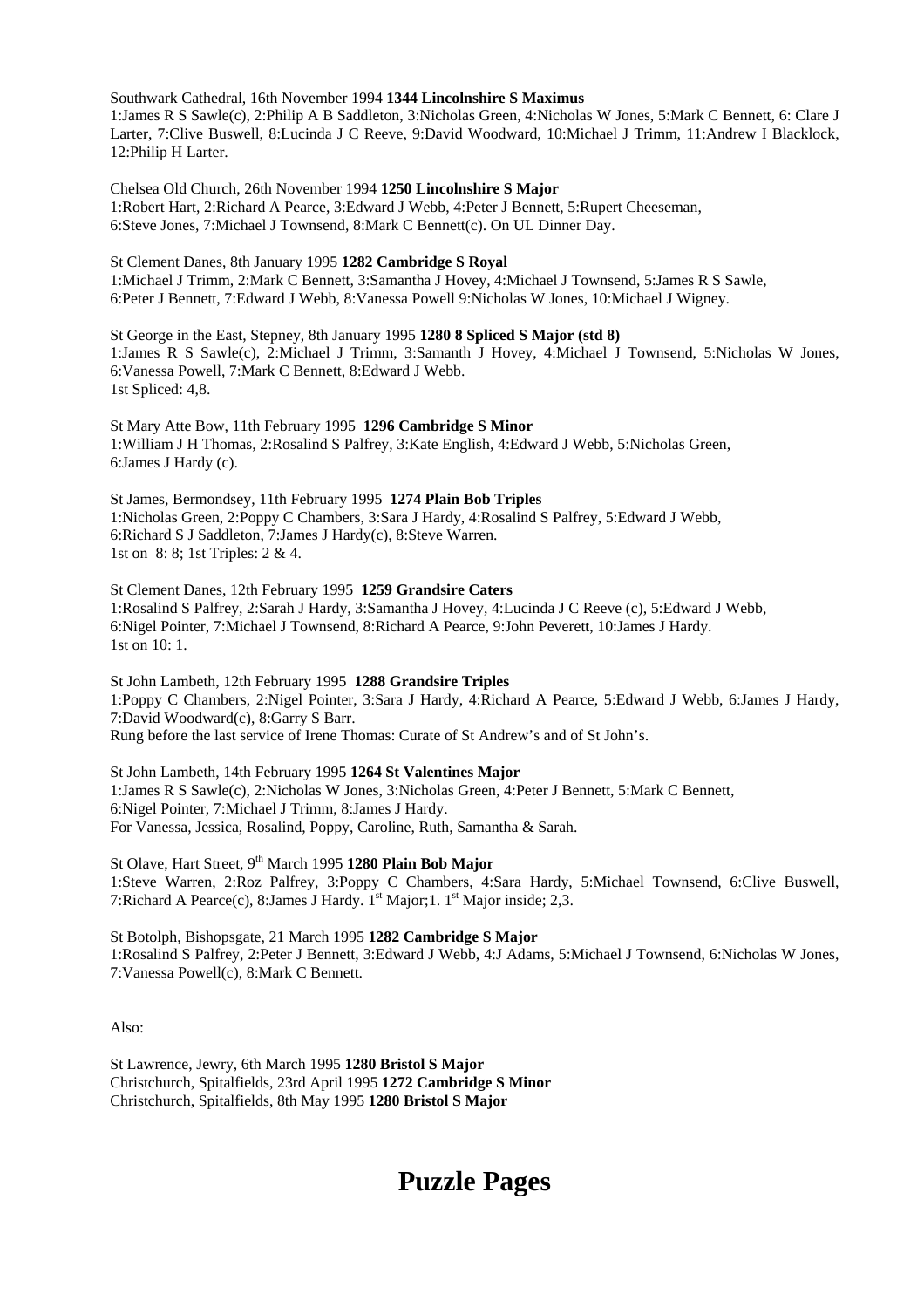## Word Search

The following puzzle includes the complete list of reports that should have been submitted for this Report and those who did, or should have, written them. Just for fun (because hey, no-one takes Reports seriously – do they?) why don't you see which ones appear in this report and whether they were written by the person asked to write them.

The words in **bold** appear in the grid below. A / indicates that those words will not be found together.

| A            | $\mathbf F$  | N                         | O                         | T            | H           | G           |                  | $\mathbf R$    | B           | V            | Α                         | I           | E              |
|--------------|--------------|---------------------------|---------------------------|--------------|-------------|-------------|------------------|----------------|-------------|--------------|---------------------------|-------------|----------------|
| D            | N            | E                         | K                         | E            | E           | W           | S                | Y              | $\mathbf R$ | $\mathbf R$  | E                         | T           | D              |
| B            | T            | E                         | W                         | K            | ${\bf E}$   | S           | B                | U              | $\mathbf R$ | Y            | H                         | J           | $\mathbf I$    |
| Y            | ${\bf E}$    | $\boldsymbol{\mathrm{V}}$ | $\mathbf O$               | H            | M           | A           | S                | H              | $\bf{I}$    | E            | L                         | D           | T              |
| $\mathbf C$  | L            | $\bf{I}$                  | $\ensuremath{\mathsf{V}}$ | ${\bf E}$    | $\mathbf R$ | ${\bf P}$   | $\mathbf O$      | $\overline{O}$ | L           | A            | $\mathbf T$               | K           | $\overline{O}$ |
| $\mathbf R$  | U            | $\mathbf O$               | T                         | ${\bf S}$    | $\mathbf R$ | E           | H                | S              | ${\bf E}$   | $\mathbf R$  | $\boldsymbol{\mathrm{F}}$ | A           | $\mathbf R$    |
| $\mathbf D$  | $\mathbb{R}$ | J                         | $\mathbf T$               | E            | U           | K           | ${\bf S}$        | ${\bf P}$      | M           | W            | B                         | L           | K              |
| E            | E            | K                         | K                         | S            | $\mathbf P$ | A           | $\mathsf{C}$     | U              | $\mathbf R$ | M            | $\mathcal{C}$             | M           | ${\bf P}$      |
| $\mathbf Y$  | M            | $\mathbf I$               | G                         | L            | $\mathbf I$ | N           | $\mathbf T$      | I              | ${\bf E}$   | X            | $\mathbf I$               | $\mathbf I$ | $\mathbf R$    |
| E            | M            | $\mathbf R$               | L                         | S            | G           | $\mathbf R$ | E                | E              | $\mathbf N$ | Y            | $\overline{C}$            | $\mathbf R$ | E              |
| $\mathbf R$  | U            | $\mathbf R$               | M                         | A            | $\mathbf R$ | K           | $\boldsymbol{B}$ | ${\bf E}$      | $\mathbf N$ | $\mathbf N$  | E                         | T           | $\mathbf T$    |
| ${\bf F}$    | ${\bf S}$    | $\mathbf{A}$              | M                         | $\mathbf{O}$ | H           | T           | L                | L              | $\mathbf I$ | W            | D                         | $\mathbf O$ | E              |
| L            | ${\bf S}$    | B                         | M                         | $\mathbf O$  | Q           | $\mathbf R$ | $\mathbf T$      | $\mathsf{C}$   | D           | ${\bf E}$    | E                         | U           | X              |
| A            | G            | Y                         | D                         | $\mathbf R$  | $\mathbf O$ | ${\bf F}$   | X                | $\mathbf O$    | L           | $\mathbf T$  | F                         | $\mathbf R$ | ${\bf E}$      |
| ${\bf P}$    | H            | $\mathbf R$               | N                         | E            | $\mathbf V$ | E           | $\mathbf T$      | S              | U           | E            | G                         | N           | ${\bf P}$      |
| Z            | S            | $\mathbb{R}$              | E                         | B            | M           | A           | H                | $\mathcal{C}$  | Y           | $\mathbf{P}$ | ${\bf P}$                 | $\Omega$    | $\mathbf{P}$   |
| $\mathbf{O}$ | Y            | A                         | W                         | $\Omega$     | L           | L           | $\Omega$         | N              | E           | $\mathbf R$  | R                         | A           | W              |
| $\mathbf R$  | I            | G                         | T                         | T            | E           | N           | N                | ${\bf E}$      | B           | Z            | H                         | $\mathbf O$ | Q              |
| H            | S            | I                         | L                         | G            | N           | E           | D                | N              | E           | K            | E                         | E           | W              |
|              |              |                           |                           |              |             |             |                  |                |             |              |                           |             |                |

**Peal** (Weekend) **Glint Sams Weekend The / Editor** Picnic **Mark Bennett UL Dinner Will Thomas Liverpool** (Dinner) **Poppy Chambers Bristol** (Dinner) **Garry Barr SUA** (Weekend) **Exeter** (8 bell striking comp.) **Nick** / **Green Tewkesbury** / **Shield Holloway** (Dinner) **Pete** / **Bennett Terrys Weekend Roz Palfrey Oxford** (Dinner) **Sam Hovey Summer / Tour** Mike / **Trimm Freshers Tour** Kate / **English Brighton** (6 bell striking comp.) **Steve** / **Warren**

# ☺☺☺ **PRIZE QUIZ** ☺☺☺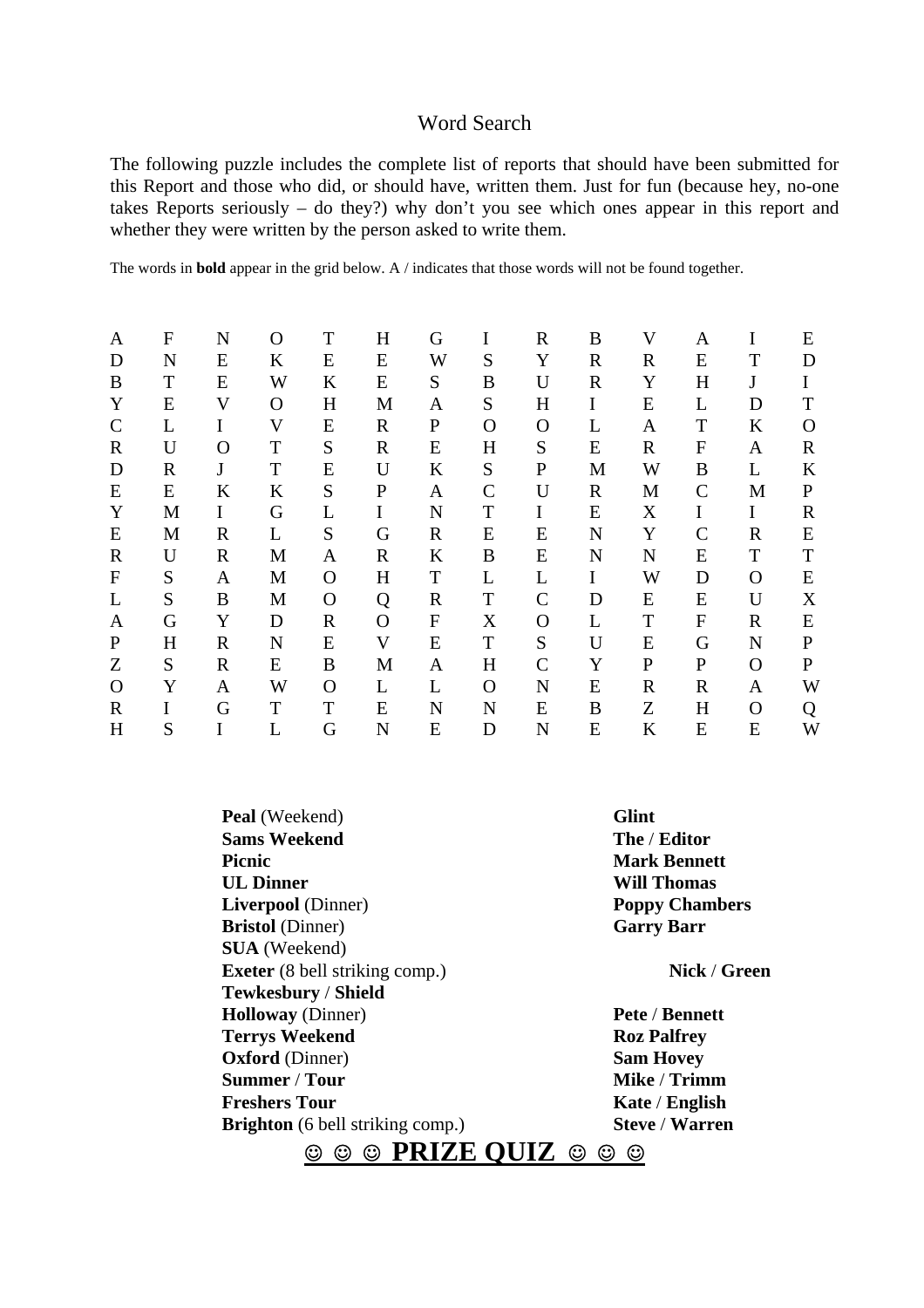The subject of the quiz is Roz's Weekend. According to the Master's List, no-one was ever asked to write a report on this.

- 1. What were the dates of the weekend?
- 2. What was the name of the road Roz's parents live in?
- 3. What was the first tower on Saturday morning?
- 4. How much was the toll on the bridge between Pangbourne and Whitchurch?
- 5. What was the name of the pub visited (more than once) in the middle of Pangbourne?
- 6. Why did we have to finish ringing at 3:25pm at Bradfield?
- 7. What is the dedication of the church at Theale?
- 8. Who was letting the UL in at Aldermaston?

\* \* \* The prize will be one ticket to the UL Dinner 1999 (as long as someone arranges one) \* \* \*

The winner will be picked from all the correct entries received by 16th October 1999. In the event that no entries received are all correct (or if there is a tie!), the winner will be decided from the entries with the most correct answers and the best suggested completion to the following phrase:

"I want to go to the UL Dinner for free because ……………………………………………." (complete in no more than ten words)

Entries should be sent on the back of an amusing postcard from anywhere in the World to:

Helen Saddleton, 13 Norton Road, Ingatestone, Essex, CM4 0AA.

Rules:

- 1. Helen Saddleton and Roz Palfrey can't enter (Sorry Roz).
- 2. Entries must be received by 16th October 1999 and include a contact Tel. No. or Email address.
- 3. No correspondence will be entered in to.
- 4. The Report Editor will judge the competition entries and her decision is, as you all know, very final.
- 5. The winner will be notified by 31st October 1999.
- 6. Only one entry per person, even if you do have a multiple personality.
- 7. If no UL Dinner 1999 is organised an alternative prize will be substituted.